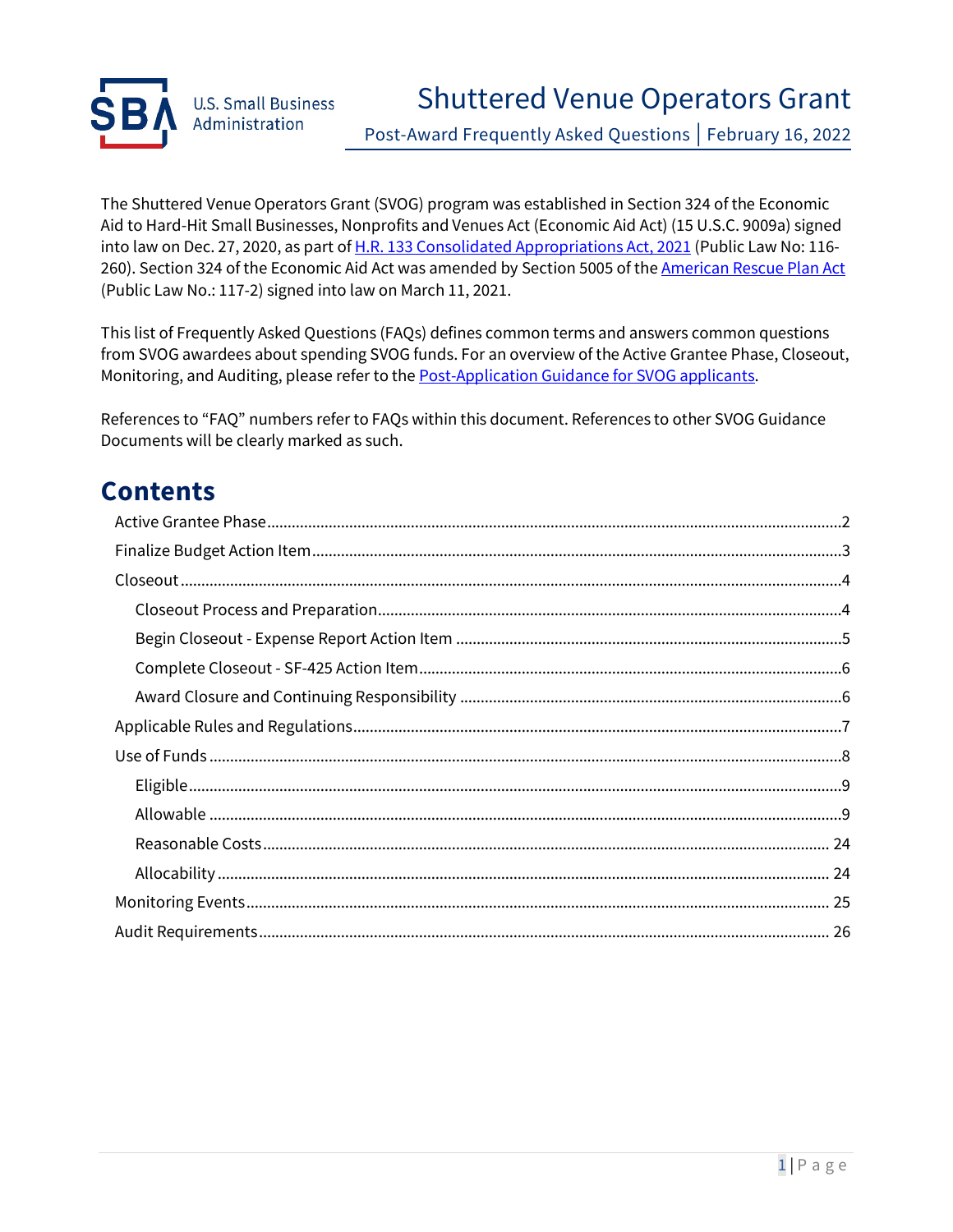# <span id="page-1-0"></span>**Active Grantee Phase**

#### **1. What is the active grantee phase?**

The active grantee phase begins once you receive your Notice of Award (NOA) document from SBA. The Active Grantee Phase ends when a grantee initiates the closeout process by responding to the Begin Closeout - Expense Report Action Item. During the active grantee phase, Grantees should record qualified expenditures in preparation for closeout.

For an overview of the active grantee phase, closeout, monitoring, and auditing, please refer to the [Post-Application Guidance for SVOG applicants.](https://www.sba.gov/document/support-post-application-guidance-svog-applicants)

#### **2. How long will SVOG awardees have to use their grant funds?**

Grantees have the entirety of the Budget Period (SBA Form 1222 Box 5) to spend award funds on eligible and allowable costs. Grant funds must be used during this period to pay or reimburse expenses incurred within the Period to Incur Eligible Costs.

#### **Period to Incur Eligible Costs (Eligible Cost Period)**

Grantees may use SVOG funds to pay or reimburse themselves for costs incurred from March 1, 2020, through December 31, 2021 (or through June 30, 2022 for Grantees who received a Supplemental Award).

#### **Project Period**

The project period is documented on the Notice of Award (SBA Form 1222 Box 4). The "From" date is the date of Initial Phase award issuance. The "Through" date is the end date of the Period to Incur Eligible Costs.

#### **Budget Period**

The Budget Period is the timeframe during which award funds can be spent. The budget period is listed in your Notice of Award document (SBA Form 1222 Box 5). The budget period is the 12 months from initial award issuance if you only received an initial award or 18 months from initial award issuance if you received a supplemental award.

Grantees must return any unspent grant funds to the SBA through the closeout process.

#### **3. What do grantees need to do during the active grantee phase?**

Grantees in the active grantee phase will need to maintain sufficient documentation to complete up to four standard action items. The four active grantee phase action items are

- Finalize Budget Action Item (All grantees),
- Monitoring Notification Action Item (Only grantees selected for monitoring),
- Monitoring Report Action Item (Only grantees selected for monitoring), and
- Audit Report Action Item (Only grantees required to complete an audit).

Other custom action items may be sent to collect grantee specific follow-up similar to the application processing phase.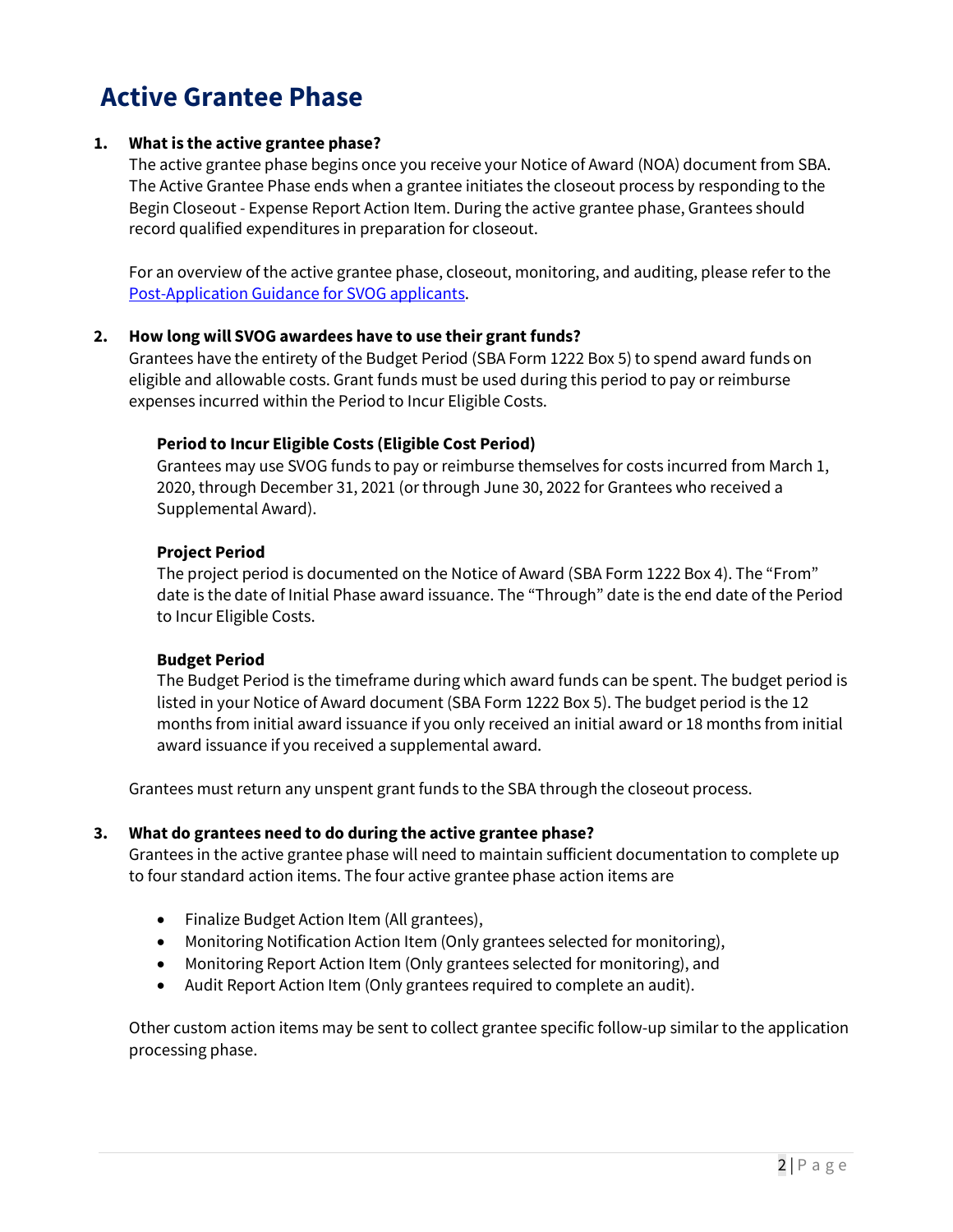#### **4. When does the Active Grantee Phase end?**

The Active Grantee Phase ends when a grantee initiates the closeout process by responding to the Begin Closeout - Expense Report Action Item. The Begin Closeout - Expense Report Action Item is the first of two action items in the closeout phase (please see the Closeout section for additional information). The Expense Report Action Item will be available through the Grantee Portal after SBA approval of the Finalize Budget Action item.

**5. I've received multiple SVOG Notices of Awards (NOAs) from SBA; which one do I use and if I received a supplemental award, do I have two NOAs?**

Your last notice of award will incorporate all award decisions in one, superseding award document, to include your initial application/accepted appeal, and if applicable, reconsideration, supplemental and reconsideration 2.0.

# <span id="page-2-0"></span>**Finalize Budget Action Item**

#### **6. What is the Finalize Budget Action Item?**

The Finalize Budget Action Item allows Grantees to update their budgets to reflect their finalized award amount and/or update allocations to allowable cost categories to align with actual or projected use of funds to date. Grantees do not need to request SBA approval to move costs between allowable cost categories. All grantees must complete the Finalize Budget Action Item.

#### **7. When will the Finalize Budget Action Item be issued?**

The Finalize Budget Action Item will be sent out on a rolling basis starting in January 2022. When all award determinations are finalized, individual grantees will receive the action item once all award determinations are finalized, starting in January 2022. All grantees will have 14 days to complete this action item.

#### **8. If I have a Supplemental Award, how can I finalize my budget in January if I have through June to incur expenses?**

You will not receive the action item until all your award determinations are finalized. The totals submitted in the Finalize Budget Action Item are a point-in-time projection of how funds will be used by allowable cost category. The Expense Report Action Item provided at closeout will document the actual use of funds by allowable cost category.

**9. If Ireceived a supplemental grant, does it extend the Finalize Budget Action Item, or do I do one for the initial grant and one for the supplemental?** 

You will receive one Finalize Budget Action Item that will reflect your most recent Notice of Award including initial grants and supplemental (if applicable).

The Finalize Budget Action Item will not be delivered to an individual grantee until all award decisions have been finalized. Notice of Award documents are updated as SBA makes award determinations and your most recent Notice of Award will reflect your combined award amount to date (reflecting the sum of all award decisions). You will receive one Finalize Budget Action Item that will reflect your most recent Notice of Award.

#### **10. What format are finalized budgets delivered (PDF, XLS, Attachment Upload, etc.)?**

The Finalize Budget Action Item will be similar to other budget items completed during the application process. Similar to all other action items, the format will be an integrated data entry form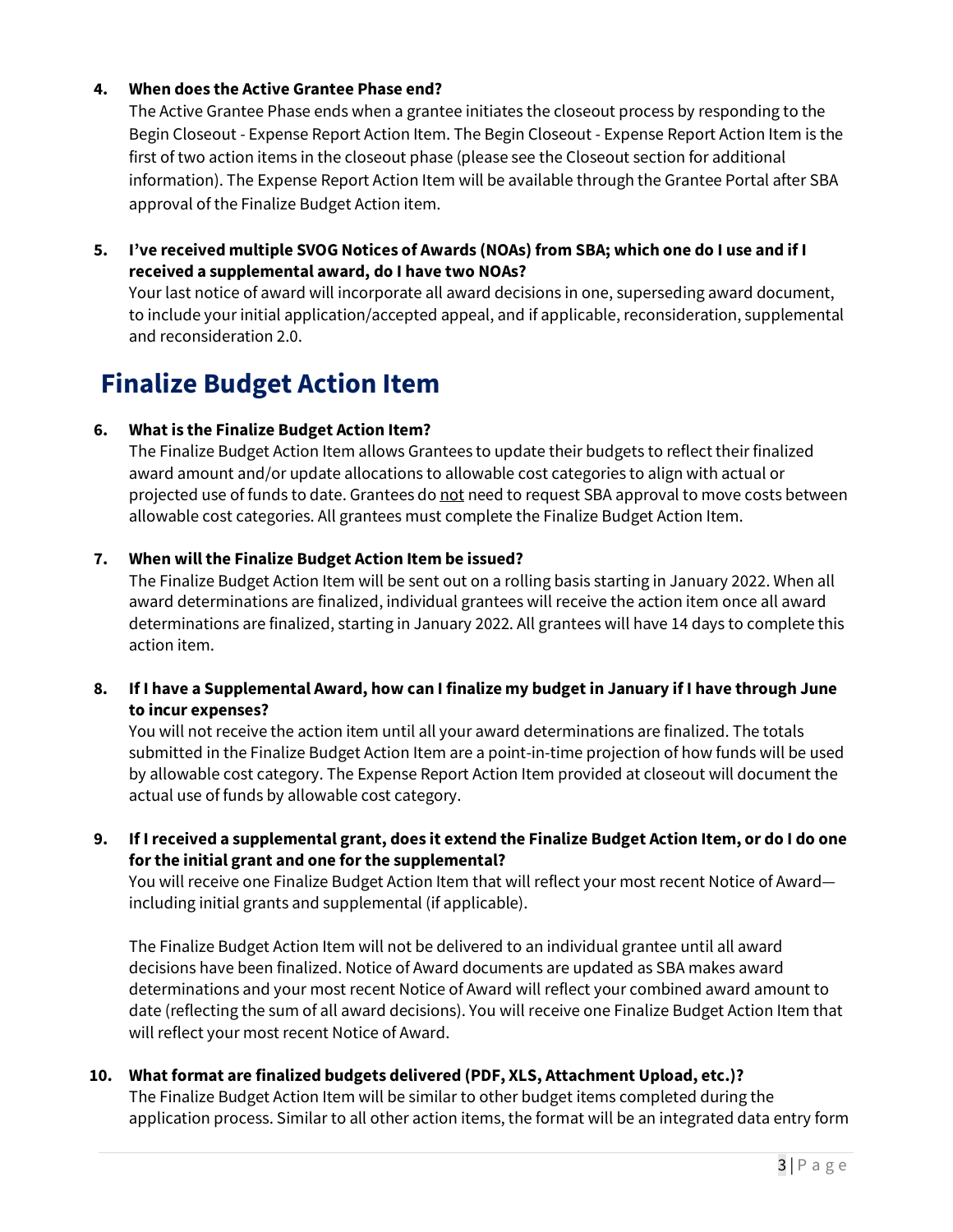in the SVOG portal. You only need to submit totals by allowable cost categories; supporting documentation is not required for this action item.

#### **11. What happens after the Finalize Budget Action Item is approved?**

Once the Finalize Budget Action Item is approved, you will proceed with award implementation and grant fund expenditure. Approval of the Finalize Budget Action Item triggers the release of the Begin [Closeout](#page-4-1) - Expense Report Action Item. The Expense Report Action Item will remain available until you choose to respond to it. Note for many grantees this action item will remain open and available for several months while grants are spent down. You should not respond to the Expense Report Action Item until you are ready to closeout.

**12. If I have trouble completing the Finalize Budget Action Item, what resources are available?** For information regarding budgeting your expenses to this grant, please refer to the 'Permissible Costs' section of th[e Post-application guidance for SVOG applicants \(sba.gov\)](https://www.sba.gov/document/support-post-application-guidance-svog-applicants) and the 'Use of Funds' section in this document. For other questions, including technical assistance accessing your portal and completing the action item, please contact [SVOGrant@sba.gov.](mailto:SVOGrant@sba.gov)

# <span id="page-3-0"></span>**Closeout**

## <span id="page-3-1"></span>**Closeout Process and Preparation**

#### **13. What is the SVOG award closeout process?**

The SVOG award closeout process has three steps: (1) The Begin Closeout – Expense Report Action Item, (2) the Complete Closeout – SF-425 Action Item, and (3) the SBA's notification that the award has been closed. These steps are described in more detail in the [Post-application guidance for SVOG](https://www.sba.gov/document/support-post-application-guidance-svog-applicants)  [applicants \(sba.gov\).](https://www.sba.gov/document/support-post-application-guidance-svog-applicants)

#### **14. How do grantees prepare for closeout?**

Before initiating the closeout process, a grantee should do the following:

- Review expenditure tracking to ensure that costs charged are clearly aligned with an allowable cost category and are properly documented;
- Update property inventory to ensure that items listed, and values assessed, are accurate; and
- Confirm that the award has been fully used; either award funds have been fully expended or entity has expended all the award funds possible.

#### **15. How does a grantee determine if they are ready for closeout?**

Grantees should begin preparing for closeout as soon as their award is issued. Grantees should commence the closeout process once they have fully expended the grant award, or the grant term (Budget Period) has ended. Grantees have 120 days from the end of the Budget Period to initiate award closeout.

#### **16. How do grantees initiate grant award closeout?**

All Grantees are required to complete SVOG award closeout. The closeout process is initiated by responding to the Begin Closeout – Expense Report Action Item. The Begin Closeout - Expense Report Action Item will be sent to grantees upon approval of the Finalize Budget Action item. In the expense report, grantees will document the finalized allocation of expenses for each allowable cost category.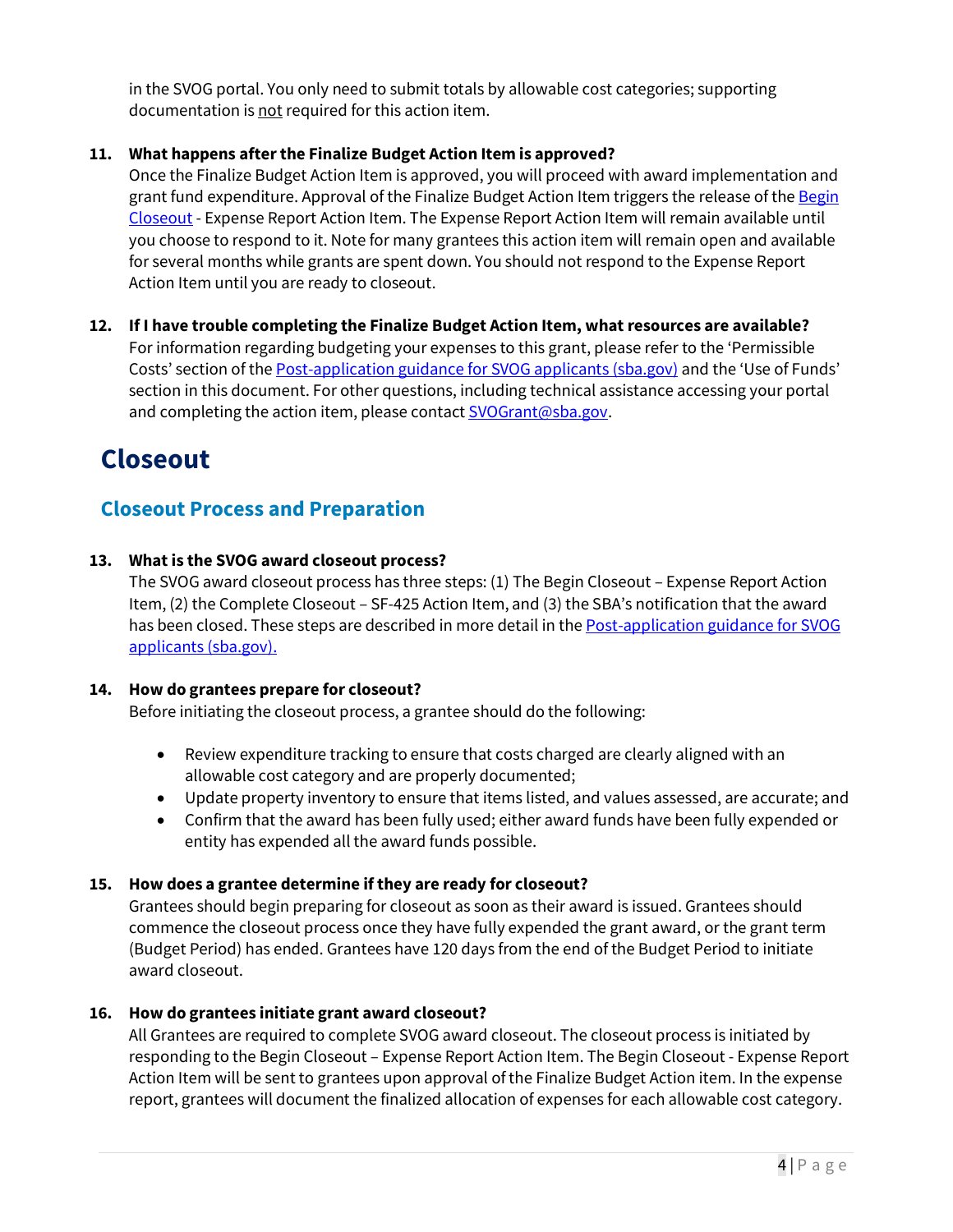Grantees should **not** respond to the Begin Closeout - Expense Report Action item until they are done spending SVOG award funds or the grant term has ended.

#### **17. Will there be any extensions for closeout?**

The updated SVOG Post Application Guidance released on February 16th, 2022, provides greater clarity on the closeout timeline. Grantees have additional flexibility in preparing for closeout, beyond the 15-day document submission window outlined in the Notice of Award Addendum.

<span id="page-4-1"></span>Grantees have the full extent of their Budget Period (Notice of Award Box 5), as needed, to identify eligible expenditures and spend the award funds, plus, if needed, 120 days from the end of Budget Period to assemble documentation and initiate closeout with SBA by responding to the Begin Closeout - Expense Report Action Item.

## <span id="page-4-0"></span>**Begin Closeout - Expense Report Action Item (Expense Report Action Item)**

#### **18. What is required to complete the Expense Report Action Item?**

The Expense Report Action Item will mirror the Finalize Budget Action Item. SVOG award expenses must be subtotaled by allowable cost category. Grantees may also be required to provide a property inventory, and a request to provide instructions on selling property.

Grantees will be well prepared for the Expense Report Action Item if they proactively track their expenditure of award funds by allowable cost category and if they maintain a property inventory that is regularly updated with the status, use, and value of the property on hand.

#### **19. As part of the closeout process, do I have to upload copies of checks, invoices, receipts, and bank statements for proof of expenses?**

Possibly. All grantees are required to maintain supporting documentation for all expenditures charged to their SVOG award through the record retention period. However, only grantees selected for monitoring will need to submit this documentation to the SBA.

**20. Will the Expense Report Action Item require dates, names, and amounts under each category?** No. The Expense Report Action Item will mirror the Finalize Budget Action Item. SVOG award expenses must be subtotaled by allowable cost category. Dates and names are not required.

# **21. Can I reallocate funds in my expense report to other allowable cost categories?**

Yes, grantees may move costs between allowable cost categories without SBA pre-approval. All grantees will submit an expense report at closeout clearly showing final expenditures totals by allowable cost category.

#### **22. What expenditure documentation will be required for the Expense Report Action Item?**

Grantees are required to maintain supporting documentation for all SVOG expenditures. In implementing the award, grantees should maintain receipts/invoices and document costs charged to the award by allowable cost category, so that the grantees can easily prepare the data for the expense report. SBA will primarily request supporting documentation through the monitoring process.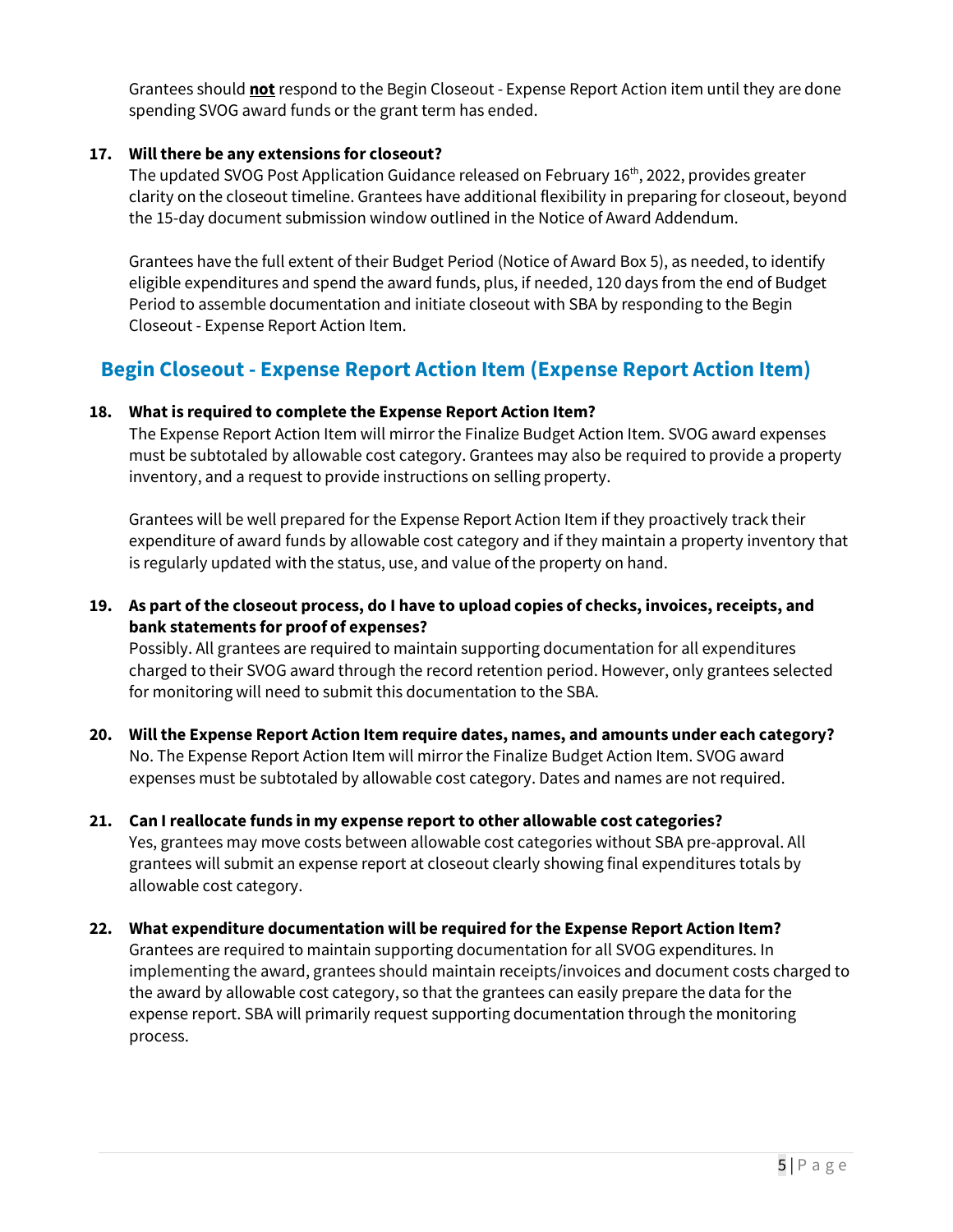#### **23. What property is inventoried at closeout?**

Personal property/equipment purchased with SVOG award funds and still in your possession at the time closeout is initiated should be inventoried and reported to SBA in the Expense Report Action Item, only if the personal property/equipment has a per unit fair market value of more than \$5,000 or unused supplies has an aggregate value of more than \$5,000.

#### **24. What do I do if I did not fully expend my SVOG award?**

If your total sum of expenditures is less than the total SVOG award disbursed, SBA will issue repayment instructions to collect the unspent funds.

### <span id="page-5-0"></span>**Complete Closeout - SF-425 Action Item (SF-425 Action Item)**

#### **25. What is an SF-425?**

Form SF-425 is the standard Federal Financial Report (FFR). Those who receive federal funds are obligated to file this form to report on the use of grant funds.

#### **26. What is the SF-425 Action Item?**

The SF-425 Action Item is a streamlined electronic method for submitting the SF-425 and, as applicable, providing to SBA, any final property or repayment supporting documentation.

#### **27. My Notice of Award document (SBA Form 1222) says the SF-425 must be submitted within 15 days of expending the funds, is this true?**

No, SBA has revised this policy to align with 2 CFR § 200.344, and the SF-425 is no longer due within 15 days of expending all award funds.

The SF-425 is part of the second step in the SVOG award closeout process. It is submitted digitally in response to the Complete Closeout – SF-425 Action Item. The SF-425 Action item will be made available after the Expense Report Action Item is approved. You should proceed to closeout and completion of the SF-425 once you have expended all funds or no later than 120 days after the end of the Budget Period.

#### **28. What document uploads are required in the SF-425 Action Item?**

If you did not spend all grant funds, you must upload evidence that you have returned any unspent grant funds.

If you purchased property with grant funds that has been sold or otherwise disposed, you must upload evidence that you have repaid the applicable Federal share of proceeds for any such property.

If neither of the previous statements apply to you, then no document uploads will be required in response to the SF-425 Action Item.

### <span id="page-5-1"></span>**Award Closure and Continuing Responsibility**

#### **29. What are my responsibilities after I closeout my SVOG award?**

After closeout, grantees must maintain records for 3-4 years, depending on the type of record (see question #30), complete and submit any audit requirement documentation, and be responsive to SBA follow-up inquiries. SBA maintains the right to monitor grantees even after closeout, so grantees should not dispose of grant award files until the record retention period has ended.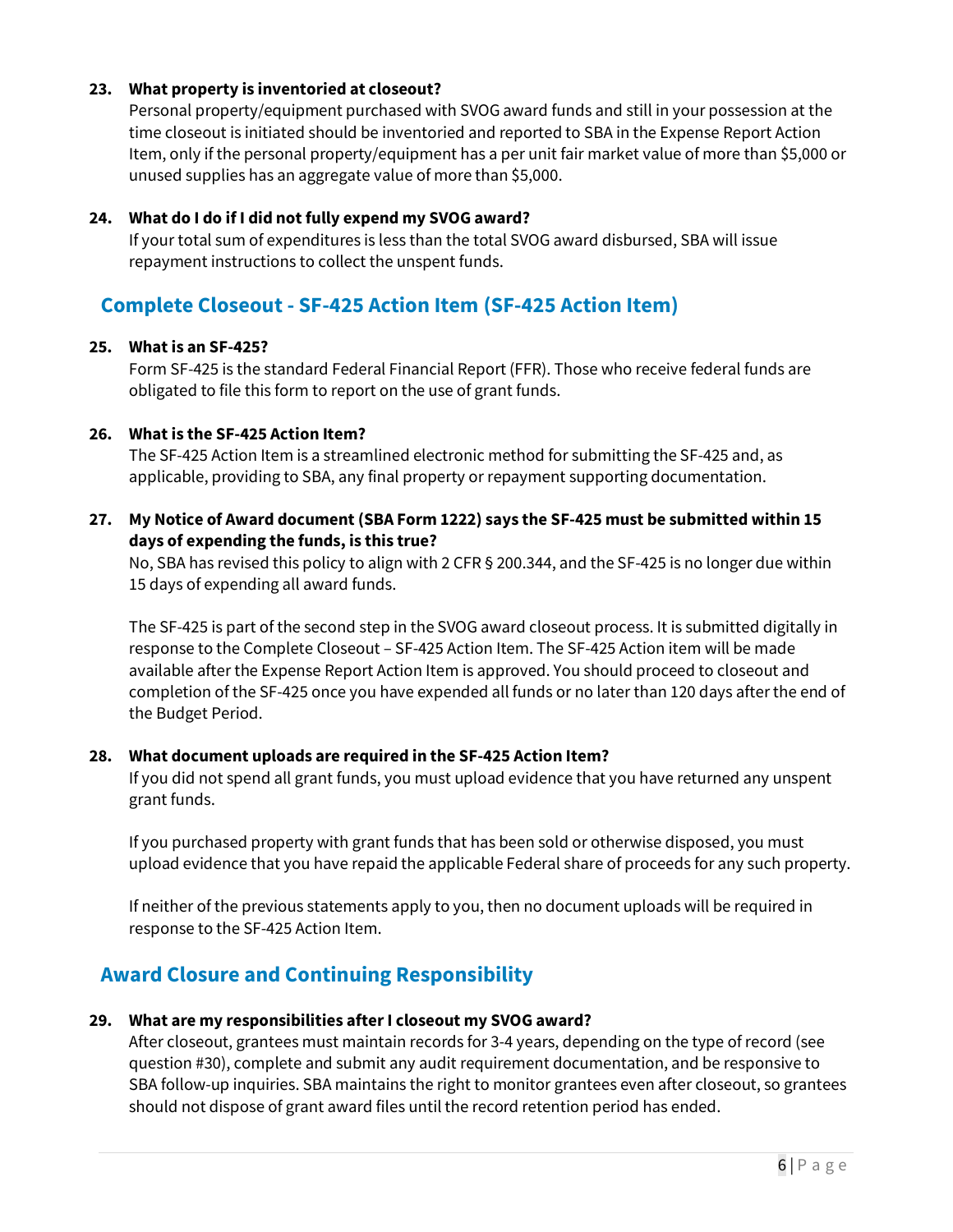#### **30. What are the SVOG program record retention requirements?**

Grantees must maintain SVOG award files for four years following the initial award Notice of Award (NOA) issuance for files pertaining to employment records, and for three years following the initial award Notice of Award issuance for all other files.

# <span id="page-6-0"></span>**Applicable Rules and Regulations**

#### **31. What are the governing documents for the SVOG Award?**

The SVOG program was created by and is primarily governed by the program statute (15 U.S. Code § 9009a). When entities executed the Notice of Award (Notice of Award) document [SBA Form 1222] they committed to compliance with the Uniform Guidance (2 CFR 200) and Part 180 – OMB Guidelines to Agencies on Government and Debarment and Suspension (see Notice of Award Box 14).

Grantees are also required to comply with additional terms and conditions outlined by SBA, such as those issued in the Notice of Award [SBA Form 1222] addendum and as applicable SBA's grant rules at 2 CFR Parts 2700 and 2701.

#### **32. What additional requirements do the Notice of Award documents enact?**

The Notice of Award [SBA Form 1222] Addendum introduces several potential terms and conditions for SVOG awardees, some examples include completion and upload of SBA Form 1623, submission of 2019 and 2020 Federal tax returns, and a statement that SVOG awardees are excluded from participation in the Restaurant Relief Fund (RRF) program.

#### **33. For what time period and expenditures does the Uniform Guidance (2 CFR 200) apply?**

Grantees agree to comply with the 2 CFR 200 when they sign their Notice of Award document (see SBA Form 1222 Box 14). This means that the 2 CFR 200 requirements apply to Grantees from the date the initial SVOG grant award is issued (see SBA Form 1222 Box 22) to the end date of the Period to Incur Eligible Costs (see SBA Form 1222 Box 4).

With regard to pre-award costs, costs incurred between March 1, 2020, and the date before the initial SVOG grant award is issued, SBA will not require strict compliance with procedural mandates, such as the procurement standards or prior approval restrictions, imposed under 2 CFR Part 200. If a grantee is unsure whether a given requirement under 2 CFR Part 200 applies to its pre-award costs it should contact [SVOgrant@sba.gov.](mailto:SVOgrant@sba.gov)

Grantees should generally comply with 2 CFR 200 requirements for all SVOG fund expenditures. However, when the program statute allows the use of SVOG award funds for a specific use beyond the scope of uses outlined in the 2 CFR 200, that use is allowed. Examples of costs allowed by SVOG which are not allowed by 2 CFR 200 include:

- 2 CFR 200.438 Entertainment Costs, and
- <span id="page-6-1"></span>• 2 CFR 200.421 – Advertising and Public Relations.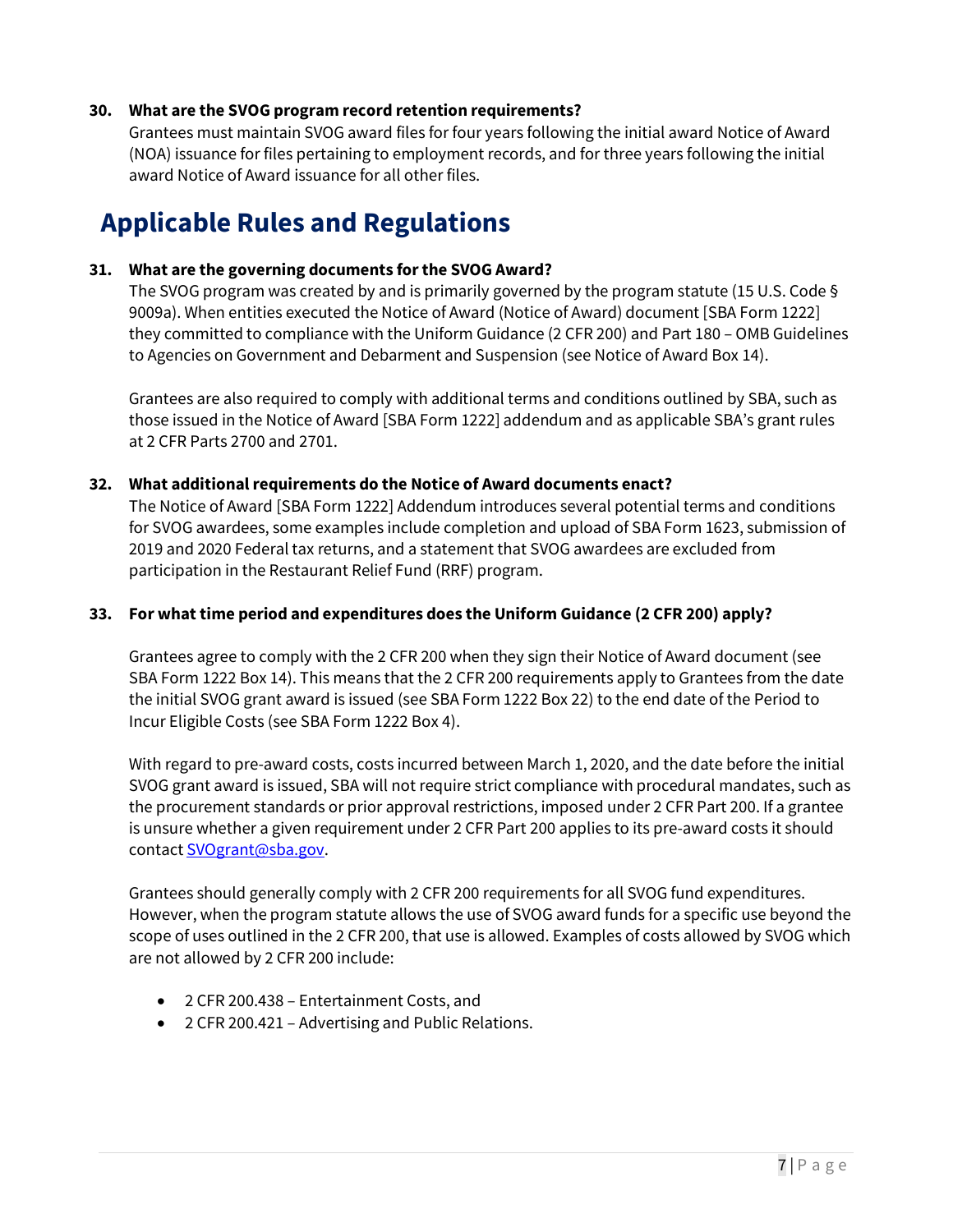# **Use of Funds**

#### **34. All SVOG award funds expended must be Eligible, Allowable, Allocable, and Reasonable, what does this mean?**

The following definitions provide a preliminary understanding of each category. For more specific information pertaining to each definition, please refer to detailed responses in the sub-sections below..

- Eligible Funds are expended within the designated timeframe to incur costs: March 1, 2020 December 31, 2021, for initial award and March 1, 2020 – June 30, 2022, for supplemental awards.
- Allowable Funds expended are clearly aligned with a SVOG program allowable cost category. See question #40 for additional details.
- Reasonable Funds expended are considered a necessary and ordinary expense for the business and are in line with historical norms, and the expenditure is consistent with the actions of a prudent person.
- Allocable Funds expended are clearly charged to SVOG award and no other Federal funding source.

#### **35. What does it mean to incur a cost within the Eligible Period?**

A cost is generally considered incurred on the date in which the cost was recorded, however this may vary based on the grantee's own accounting norms and business practices. Grantees demonstrate eligible use of funds by incurring costs within the time period specific for their award.

Grantees spend funds during the budget period to reimburse eligible and allowable expenses. SVOG award fund expenditures should be tracked by allowable cost category so the grantee can report all spending activity by allowable cost category during the closeout process.

#### **36. Does executing a contract constitute 'incurring' the associated cost of that contract?**

Generally, yes. Whether the cost is eligible and allowable will depend on whether the payment schedule agreed upon is reasonable with respect to your ordinary and necessary business practices. Executing contracts within the Period to Incur Eligible Costs by itself does not make the associated costs eligible and allowable.

**Examples for Incurring vs Expending Funds for an Initial Award** (examples are not exclusive to initial phase awards, however a single award type was selected to outline clear timeline constraints.)

Eligible and allowable costs incurred for an **Initial Award** can include:

- Employee wages for time worked during the 22-month period (March 1, 2020 December 31, 2021), in addition, to lost wages reimbursed for business shutdowns during the 22 month period.
	- $\circ$  Do not charge any wages already reimbursed with other Federal funding, such as PPP or wages used to receive the Employee Retention Tax Credit or the paid sick and family leave credits. Please refer to Post Award FAQ #110 for additional information on double-counting.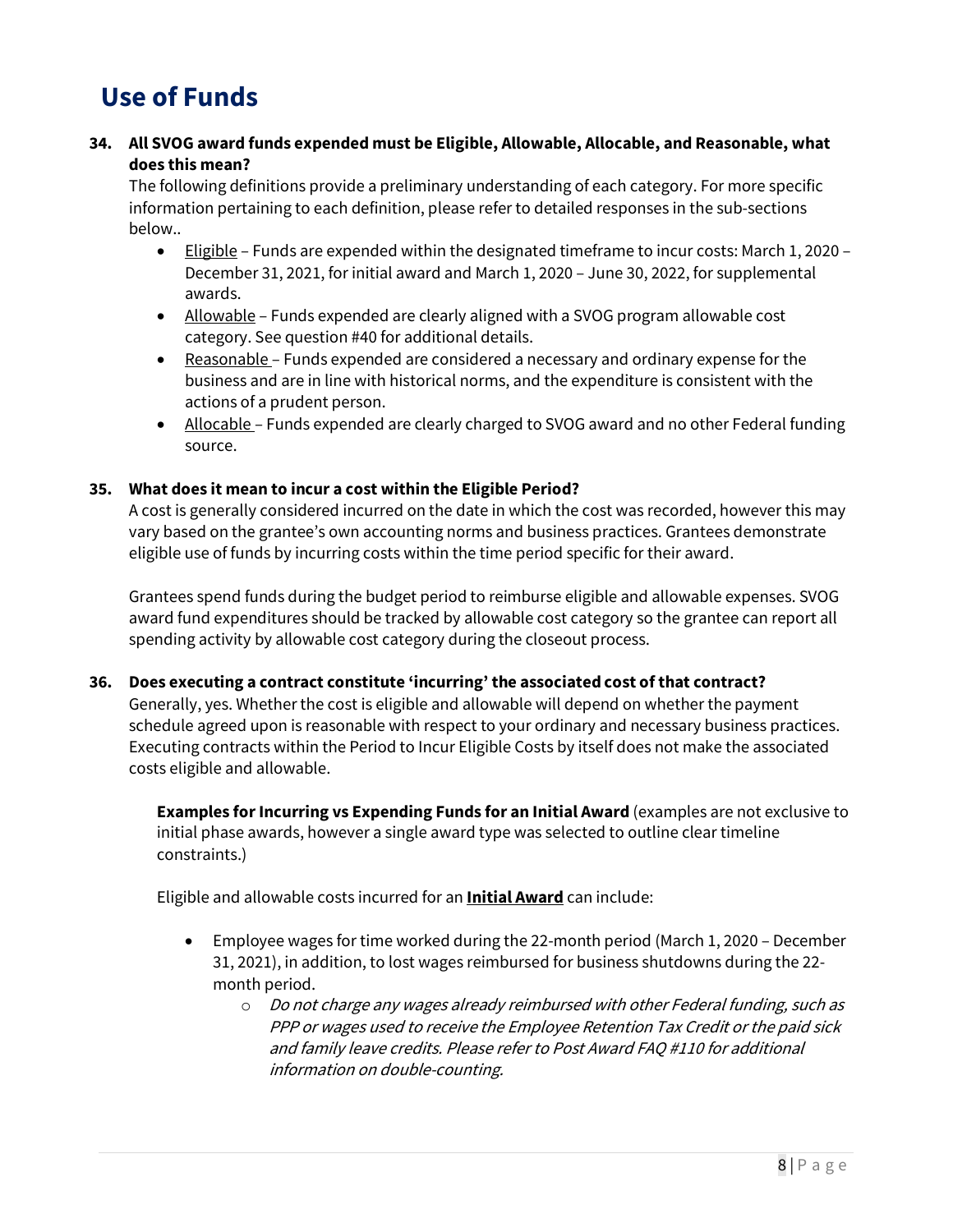• Maintenance costs during the 22-month period for preserving a place of business including repairs or service to address normal wear and tear issues and unexpected problems.

Based on a grantee's own business norms and historical approach to necessary and ordinary expenses, the following examples of **Initial Award** costs may be eligible and allowable:

- Production development and deposit costs incurred during the 22-month period, including deposits or pre-payments made to support shows or performances that would launch after December 31, 2021., but
	- o Note: There are exceptions for capital expenditures, as well as regular expenses that may straddle the end of the 22-month window. This exception is limited to necessary and ordinary business expenses for which the venue historically made deposits or pre-payments.
- <span id="page-8-0"></span>• Prepayment on a service or consultant contract, including cost for months beyond December 31, 2021.

## **Eligible**

### **37. What is an eligible cost?**

A cost is considered eligible if it was incurred within the designated timeframe to incur costs.

The Period to Incur Eligible Costs is March 1, 2020 – December 31, 2021 for initial awards. The Period to Incur Eligible Costs becomes March 1, 2020 – June 30, 2022 if a supplemental award is granted.

#### **38. Can I obtain an extension on my Period to Incur Eligible Costs?**

No, grantees will only be able to incur costs through the Project Period "Through" date listed on their most recent Notice of Award (12/31/21 for initial grant recipients and 6/30/22 for Supplemental Grant recipients).

**39. Can grantees use SVOG funds to reimburse themselves for allowable expenses they already paid going back as far as March 1, 2020?** 

Yes, a grantee can reimburse allowable costs dating back to March 1, 2020. In addition, the reimbursed expenses must be reasonable, consistent with ordinary and necessary business practices, and allocable, not already covered by another Federal funding source.

## <span id="page-8-1"></span>**Allowable**

### **Program Statute Allowable Uses**

### **40. What costs does the SVOG Program Statute allow?**

Allowable costs are those costs that align with the statute and other basic frameworks. The statute lists the following as allowable costs:

- Payroll costs
- Rent payments
- Utility payments
- Scheduled mortgage payments (not including prepayment of principal)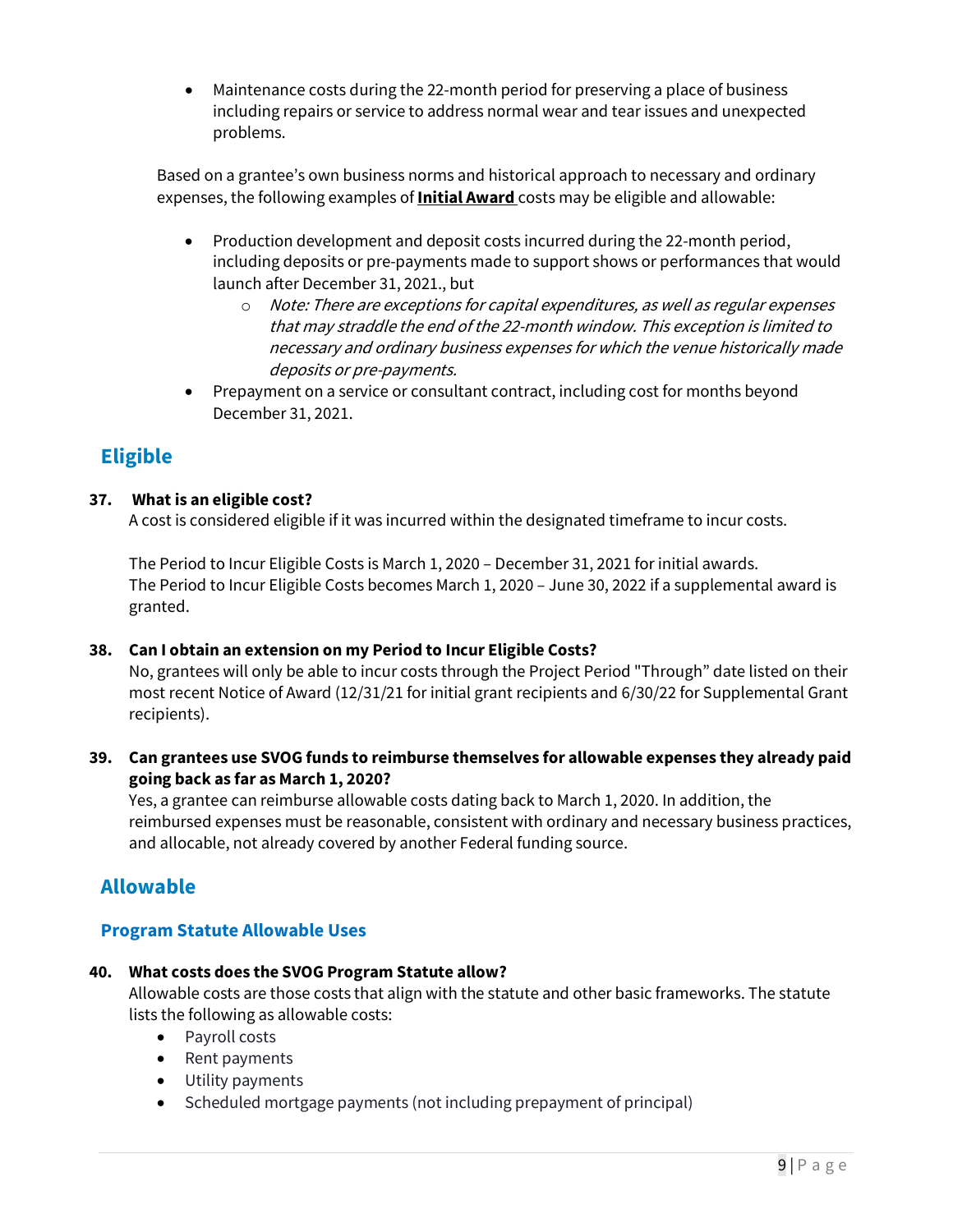- Scheduled debt payments (not including prepayment of principal on any indebtedness incurred in the ordinary course of business prior to February 15, 2020)
- Worker protection expenditures
- Payments to independent contractors
- Ordinary and necessary business expenses, including maintenance costs
- Administrative costs (including fees and licensing)
- State and local taxes and fees
- Operating leases in effect as of February 15, 2020
- Insurance payments
- Advertising, production transportation, and capital expenditures related to producing a theatrical or live performing arts production. (May not be primary use of funds).

#### **41. What costs are prohibited by the SVOG Statute?**

The following are NOT allowable per the statute:

- Purchase of Real Estate (Real Property)
- Payments of interest or principal on loans originated after February 15, 2020
- Investment or Lending
- Contributions or expenditures to, or on behalf of, any political party, party committee, or candidate for elective office
- Any other use as may be prohibited by the Administrator.

#### **42. Can I use SVOG funds for Fundraising?**

Fundraising is not an allowable use of SVOG funds and is further prohibited in line with 2 CFR 200.442.

#### **Allowable Cost Categories as Displayed on the SVOG Budget Form**

SVOG has organized questions about the allowable uses of SVOG funds by the name and number of the applicable allowable cost category on the SVOG budget and expense report forms. These forms are only available via the SVOG Portal.

#### **43. How do I communicate my actual use of SVOG award funds to SBA?**

By completing the expense report in the Begin Closeout – Expense Report Action Item.

### **44. What are the allowable costs categories in the SVOG Budget and Expenses Report Forms?**

The fields in the budget and expense report forms include:

- 1. Personnel & Payroll
- 2. Fringe Benefits
- 3. Equipment
- 4. Travel (Transportation)
- 5. Supplies
- 6. Contractual (no data entry field)
	- o 6a. Payments to Independent Contractors
	- o 6b. Operating Leases
- 7. Construction
- 8. Other (no data entry field)
	- o 8a. Rent Payments
	- o 8b. Utility Payments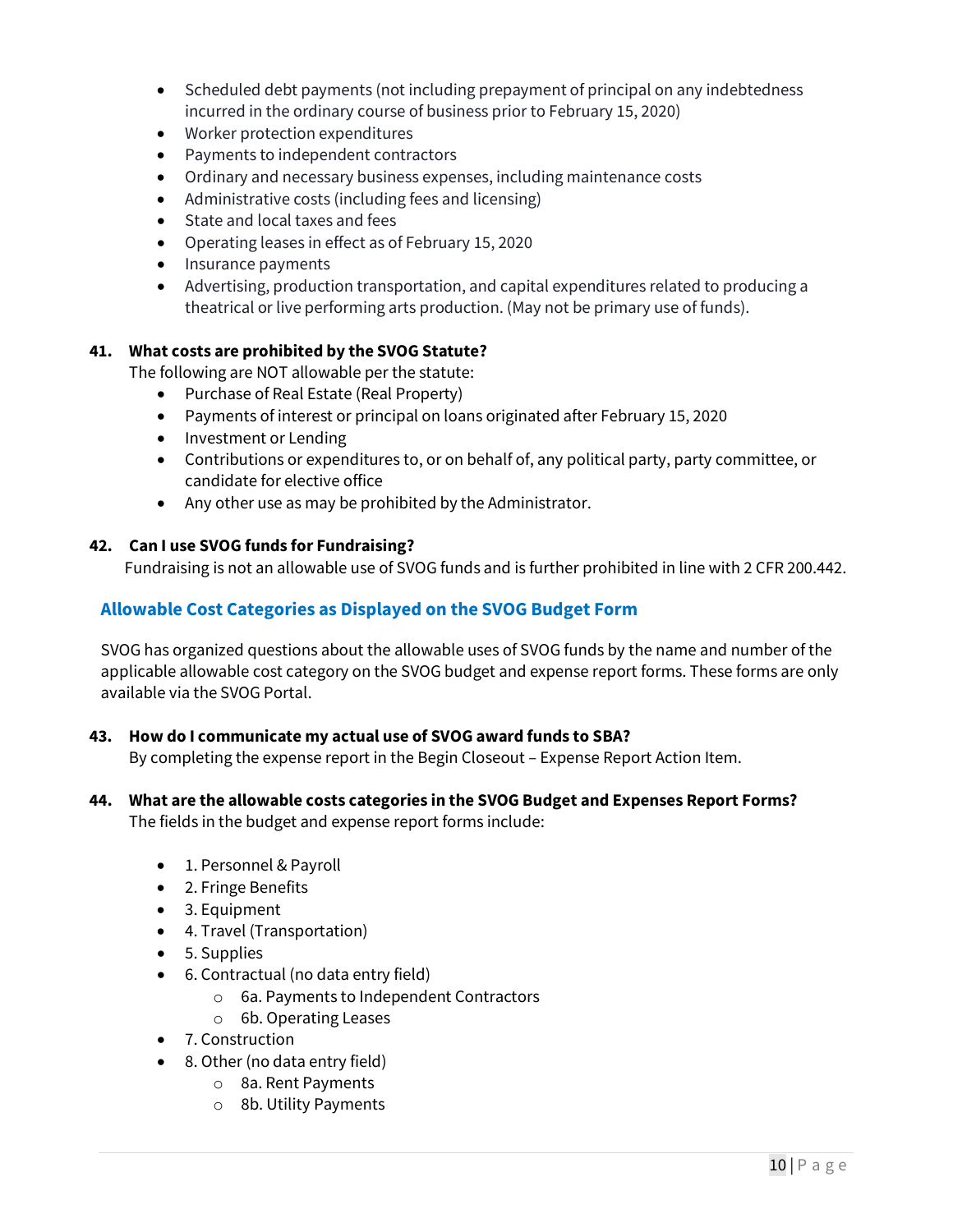- o 8c. Scheduled Mortgage Payments
- o 8d. Scheduled Debt Payments
- o 8e. Worker Protection Expenditures
- o 8f. Other Ordinary Business Expenses
- o 8g. Administrative costs
- o 8h. Insurance Payments
- o 8i. Advertising
- o 8j. Production Transportation
- o 8k. Capital Expenditures

#### Field 1. Personnel (Payroll cost)

#### **45. What are Personnel Costs (Payroll Costs)?**

Personnel costs are the salaries, wages, or compensation paid to entity staff, plus payments for Social Security, unemployment tax, and Medicare.

Payments made to staff are based on the terms and conditions of employment and are delivered based on time worked and/or tasks completed. Payments for lost wages and owner compensation should also be budgeted and expensed in the personnel allowable cost category. Consistent with the allocability standards, grantees should only pay personnel costs that have not already been reimbursed by other Federal funding sources, such as a PPP or EIDL, or wages used to receive the Employee Retention Tax Credit or the paid sick and family leave credits.

#### **46. Can an entity use funds for owner compensation?**

Yes. Payments to principals or owners, or "Owner Compensation", including salary, actual draws, distributions and dividends, are treated as an ordinary business expense and thus payable as Personnel Costs.

SVOG grantees may use SVOG funds to compensate their owners/principals for the period of March 2020 through December 31, 2021. If a supplemental award was received, the through date is June 30, 2022.

SVOG award funds cannot reimburse an owner for equivalent payments already covered by another Federal funding source, such as PPP, Paid Sick and Family Leave Tax Credits, or EIDL.

The use of SVOG funds for owner compensation is restricted to compensation levels of the 2019 calendar-year. If a business began business operations in 2020, the compensation level is set by the first two months of 2020.

#### **47. How do I calculate the limit of owner compensation?**

Owner Compensation paid with SVOG funds may not exceed the monthly average of 2019 compensation, multiplied by the number of months in your period to incur eligible expenditures. If a business began business operations in 2020, the compensation level is set by the average of January and February of 2020, similarly multiplied.

Owner Compensation reimbursed from other Federal sources, such as PPP, unemployment, or Sick and Family Leave Tax Credits, must be subtracted from the total allowable SVOG reimbursement.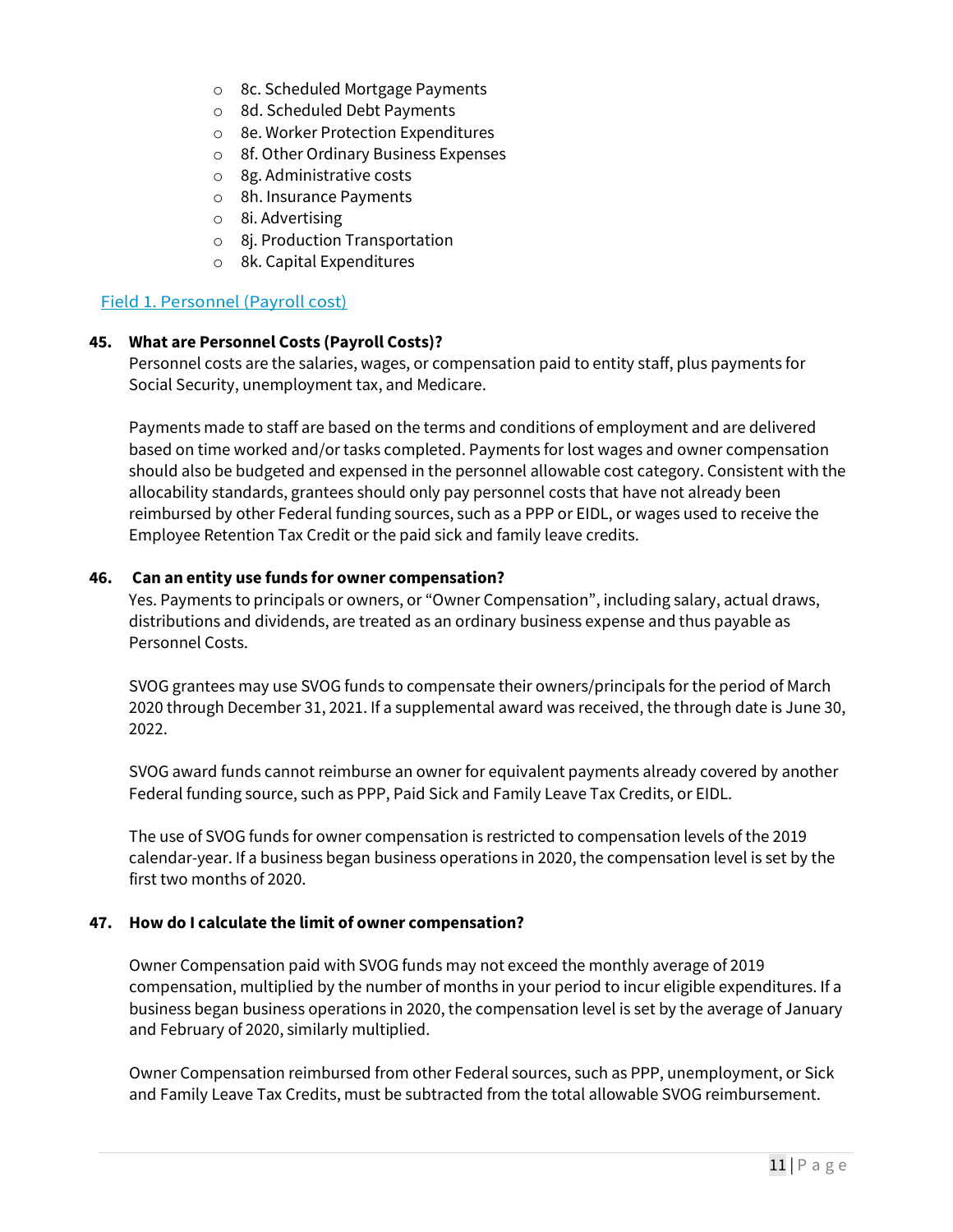Grantees must also account for any owner wages, salary, actual draws, distributions or dividends taken during the period to incur eligible expenditures.

Remember, the goal of the SVOG program is to make you whole relative to 2019 compensation.

#### **Example:**

If you did not receive a supplemental grant, your Period to Incur Eligible Costs is the 22 months between March 1, 2020, and December 31, 2021.

If your owner had compensation of \$120,000 in 2019, your owner could be compensated up to \$220,000 in SVOG award funds:

> $$120,000 \div 12$  months = \$10,000 \$10,000 x 22 months = \$220,000

However, if \$30,000 in PPP was used to pay or reimburse your owner during the 22-month period, then that amount would need to be subtracted.

In this example, you may allowably expend an additional \$190,000 in SVOG award funds on Owner Compensation:

 $$220,000 - $30,000 = $190,000$ 

**48. Can SVOG funds be used to reimburse an owner who put their own money into the entity to keep employees and operating expenses paid?** 

Yes. Owners of eligible entities may be fully reimbursed for personal funds they contributed to an entity to keep it in operation during their Period to Incur Eligible Costs.

You may allocate these contributions to the appropriate cost category for each expense you personally paid, but you must have sufficient documentation tracing the transfers and expenditures.

Without such documentation, claimed owner reimbursements will be treated as Owner Compensation.

#### **49. Can SVOG funds be used to make employees whole for temporary reductions in pay an employer had to impose due to the pandemic?**

Yes. Where employee salaries and wages were reduced for some or all of the Period to Incur Eligible Costs due to economic circumstances caused by the COVID-19 pandemic, an SVOG recipient may use grant funds to restore the lost wages of its employees whole or in part.

SVOG award funds cannot exceed ordinary, reasonable compensation levels for the individual, nor can the funds be used to cover wages that have already been reimbursed with another Federal funding award.

Please check your State and local rules and regulations if an employee has received unemployment assistance. Some jurisdictions may require reimbursement to the unemployment agency if you provide compensation for lost wages.

#### Field 2. Fringe Benefits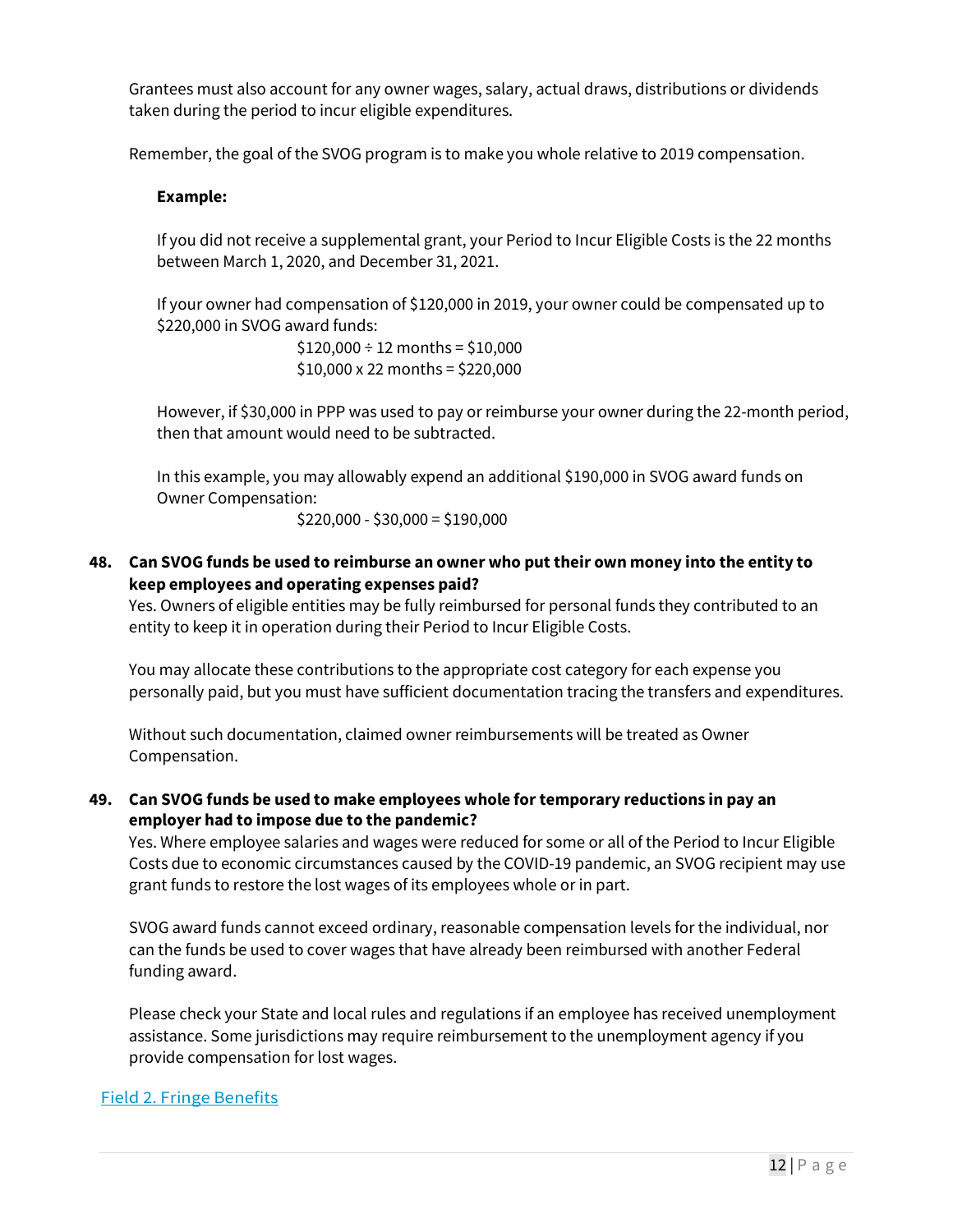#### **50. What are fringe benefits?**

Fringe Benefits are allowances and services provided by employers to their employees as compensation in addition to regular salaries and wages.

Payment and reimbursement of fringe benefits must be consistent with your ordinary and necessary business practices. It must also be consistent with any provisions provided by law. Fringe benefit examples include payments for insurance plans, paid time off, and retirement programs. Additional provisions concerning the charging of fringe benefits to Federal grant awards are detailed in 2 CFR 200.41.

#### Field 3. Travel (Transportation)

#### **51. What is travel (transportation) costs?**

Travel costs are the expenses for transportation, lodging, subsistence, and related items incurred by employees who are in travel status on official business for the grantee.

Travel costs should be consistent with necessary and ordinary business practices and any existing travel policies outlined within the grantee organization. If a grantee does not have organizational travel policies and procedures they should adhere to the standards outlined in 2 CFR 200.475.

Grantees may also use this cost category to budget or expense transportation costs. Transportation costs (2 CFR 200.474) are defined as costs incurred for freight, express, cartage, postage, and other transportation services relating either to goods purchased, in process, or delivered. Before recording a cost in this allowable cost category, grantees should first confirm that it is not actually an 8j-Production Transportation cost.

#### Field 4. Equipment

#### **52. What would be considered equipment?**

Equipment is personal property (including information technology systems), that has a useful life of more than one year and a per-unit cost of more than \$5,000.

Equipment purchases must be made outright, because SVOG awardees cannot use SVOG funds to open or pay against a line of credit or debt service originated on or after February 15, 2020. Additionally, grantees need to demonstrate that the purchase of equipment is consistent with necessary and ordinary business practices including the timeline in which personal property items are usually updated or replaced.

Any equipment purchased with SVOG award funds (whole or in-part) must be inventoried, maintained, and used for the purpose intended. The use of funds for items qualifying as equipment that were purchased for worker protection should be recorded in 8E-Worker Protection Expenditures allowable cost category.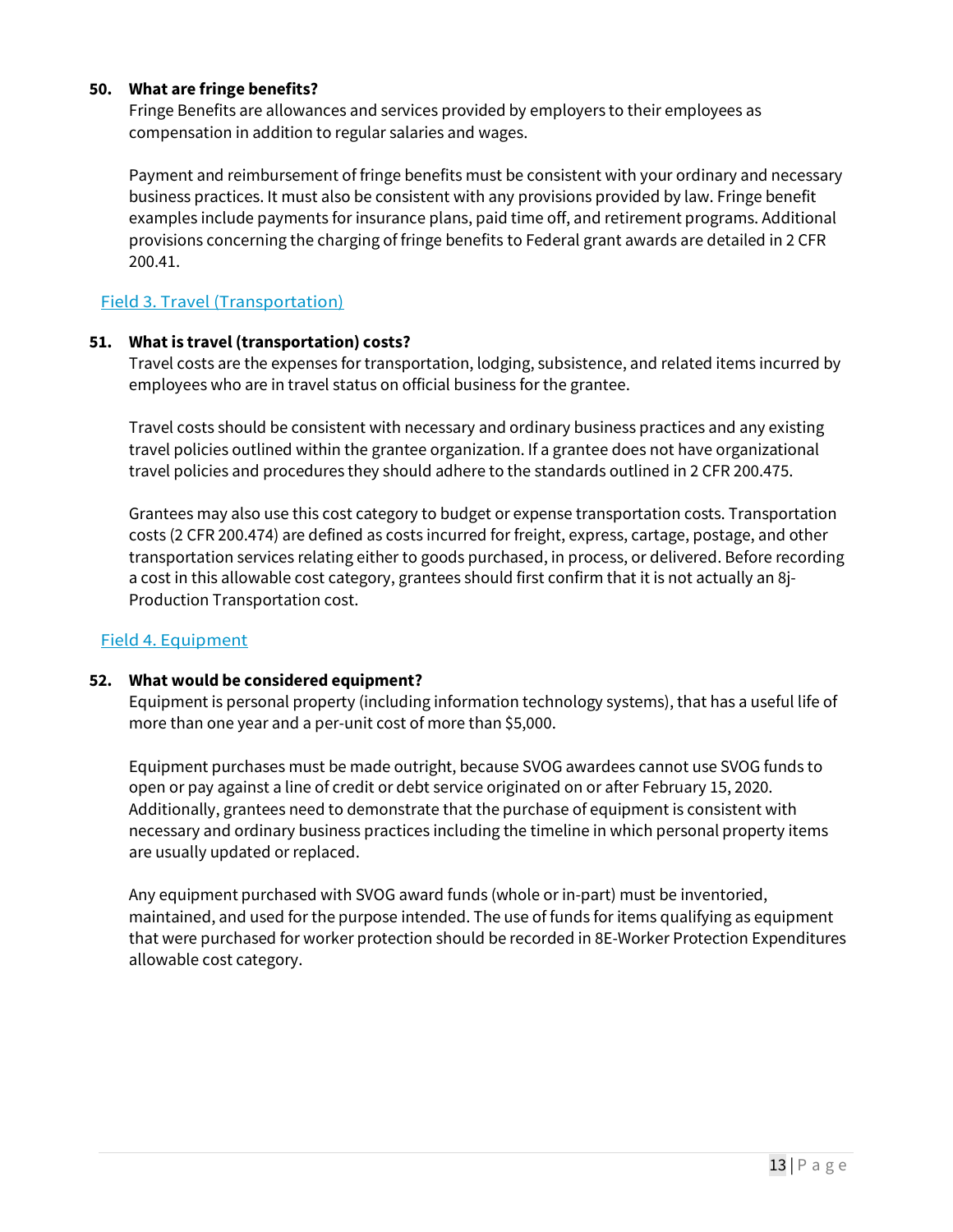#### **53. Is equipment a capital expenditure?**

Most equipment purchases will be considered capital expenditures because the default Federal capitalization threshold is \$5,000 per unit. If equipment is purchased that qualifies as a capital expenditure, it should be recorded in 8k-Capital Expenditures.

#### **54. Do I need SBA pre-approval to purchase equipment?**

SBA's approach to equipment is informed by the Statute and 2 CFR 200.439.

2 CFR 200.439(b)(1) prohibits the purchase of general-purpose equipment, buildings, and land unless authorized by the Federal awarding agency (SBA).

- The Statute prohibits the use of SVOG funds to purchase general-purpose buildings and land.
- SBA does not expect grantees to utilize SVOG award funds to purchase general purpose equipment; grantees should seek SBA approval by emailing SVOgrant@sba.gov.

2 CFR 200.439(b)(2) permits the purchase of special purpose equipment, provided that items with a unit cost above \$5,000.00 have prior written approval from the Federal awarding agency.

- SBA has waived the need for prior written approval for special purpose equipment.
- The special purpose equipment items must be for use in a theatrical or live performing arts production, concert, exhibition, or comedy show. Examples of special purchase equipment items include lighting, sound equipment, and projectors.
- SBA considers special purpose equipment items with a per unit value above \$5,000.00 to be capital expenditures, recorded in allowable cost category 8k.

#### **55. What are the recordkeeping responsibilities for equipment?**

All equipment purchased (in-whole or in-part) with SVOG award funds must be inventoried, maintained, protected from damage or theft, and reported to SBA if no longer in use or in need of disposition at the time of closeout. For further guidance refer to 2 CFR 200.313 – Equipment and 2 CFR 200.344(f) – Closeout.

#### **56. What do I do with equipment purchased with SVOG award funds at closeout?**

Equipment purchased (in-whole or in-part) with SVOG award funds should be inventoried and tracked throughout the Active Grantee Phase. At closeout, grantees must provide an inventory of any purchased equipment that has a per unit fair market value of more than \$5,000.

SBA will presume that equipment included in the submitted inventory will be retained for continued use unless the grantee requests disposition instructions. Equipment items with a per unit fair market value of \$5,000 or less may be retained or sold without triggering repayment. Equipment items with a fair market value of \$5,000 or less (per unit) at grant award closeout may be retained or sold without triggering repayment.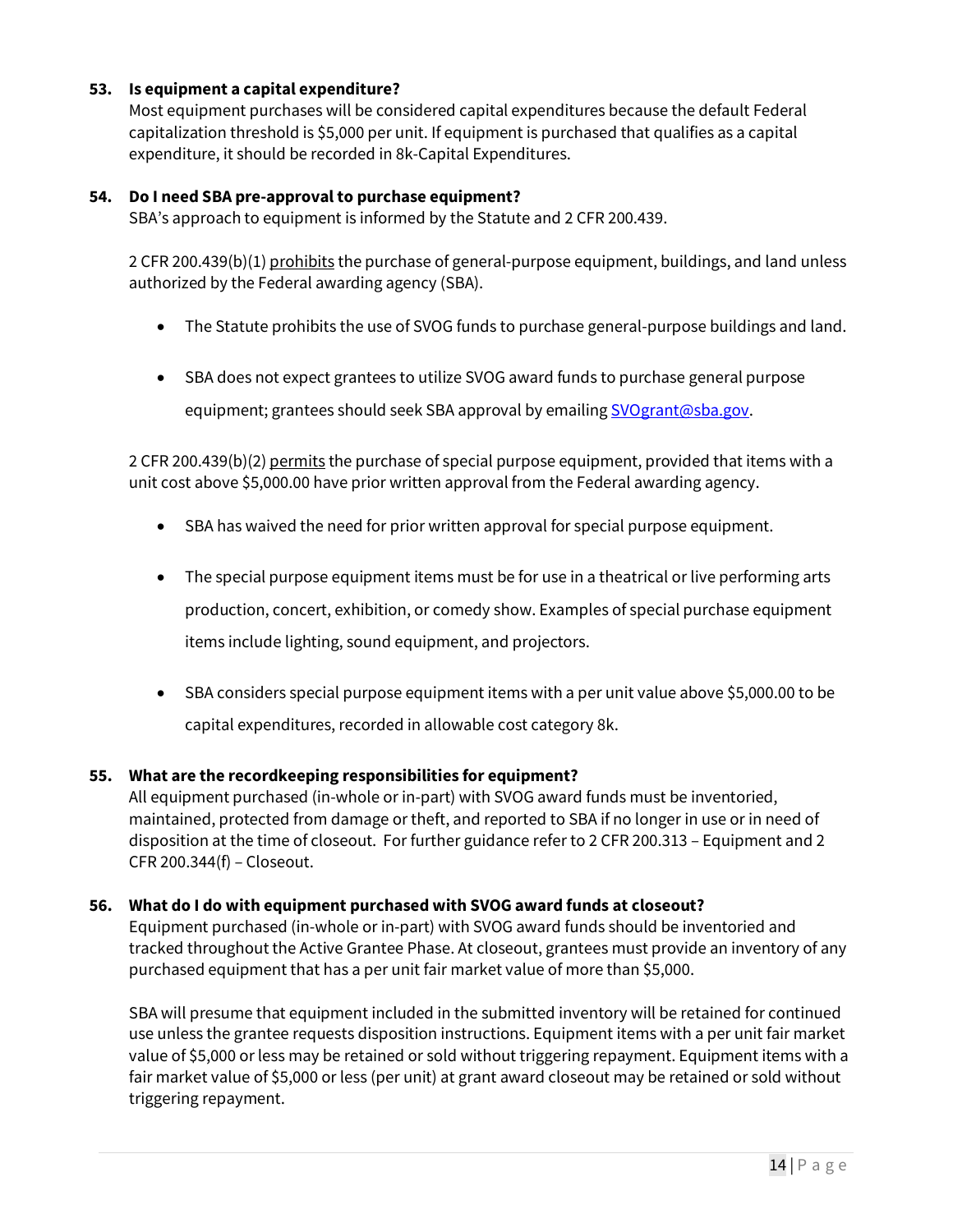#### Field 5. Supplies

#### **57. What would be considered supplies?**

Supplies are personal property acquired that has a per unit value less than \$5,000. Some examples of supplies that might be purchased with SVOG award funds include technology supplies, paper goods, and concession or food service items.

Supplies purchased for worker protection should be recorded in 8E-Worker Protection Expenditures allowable cost category.

#### **58. What are the recordkeeping responsibilities for supplies?**

All supplies purchased with SVOG award funds need to be tracked and inventoried. At closeout, grantees must review their supplies inventory and if the aggregate value of unused supplies purchased with SVOG award funds exceeds \$5,000 then grantees must submit unused supplies inventory to SBA in the Begin Closeout – Expense Report Action item.

#### **59. Can I purchase supplies in bulk to meet long terms needs?**

Possibly. If SVOG award funds are being used to purchase consumables, grantees should limit purchases to their immediate needs or use SVOG award funds to reimburse costs already incurred. If grantees utilize funds to purchase supplies in bulk to meet long term needs, they will likely need to provide an inventory of all unused supplies at closeout and may need to reimburse SBA the SVOG funds used to purchase surplus supplies.

#### **60. What do I do with supplies purchased with SVOG award funds at closeout?**

If the remaining inventory of unused supplies at closeout exceeds \$5,000 in total aggregate value, grantees must submit an inventory to SBA.

After closeout, grantees have one year with which to use supplies of up to \$25,000 in aggregate value, consistent with the purpose of the grant. After closeout, any unused supplies in excess of \$25,000 must be sold and the funds provided to SBA as reimbursement. If a grantee does not wish to retain unused supplies at closeout, then they should request disposition instructions from SBA.

#### Field 6a. Payments to Independent Contractors

#### **61. What is an independent contractor?**

Independent contractors provide services outside of an employer-employee relationship. Independent contractors may take many business forms, and can be individuals, sole proprietors, limited liability companies (LLCs), partnerships, corporations, etc.

Independent contractors are responsible for the means and methods for completing a task based on specifications in a contract. Contractors may have multiple clients, maintain a separate workplace, or lack direct control from the recipient.

The SBA will consider the totality of the circumstances, including criteria used by the IRS and Department of Labor, in determining whether individuals are employees or independent contractors. Where a sister agency considers an individual to be an independent contractor rather than an employee, the SBA will do the same (See program document FAQ Regarding Shuttered Venue [Operator Grant](https://www.sba.gov/document/support-faq-regarding-shuttered-venue-operators-grant-svog) #179).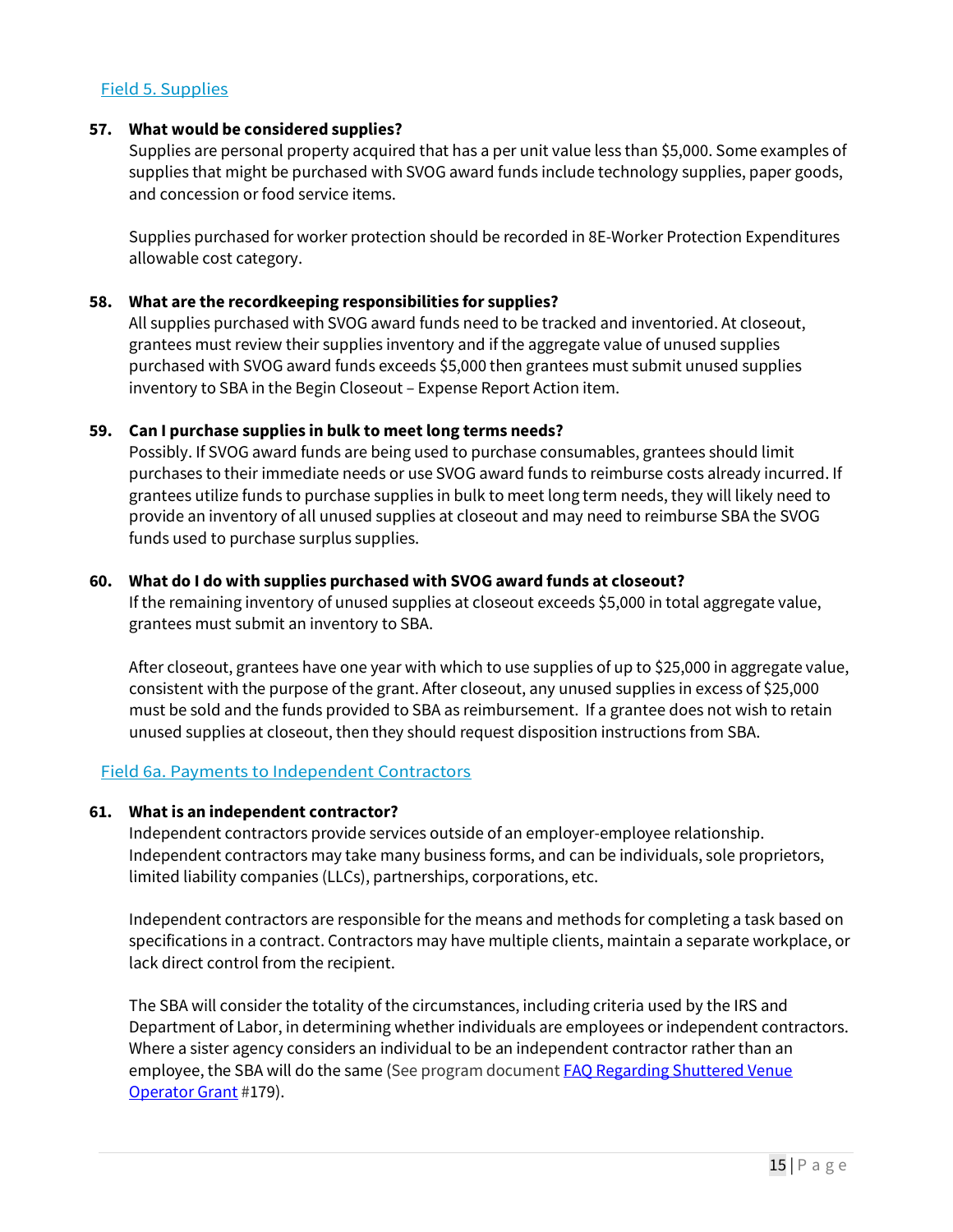#### **62. Are there limitations on payments to independent contractors using SVOG funds?**

The SVOG enabling legislation allows SVOG funds to be used for:

- Payments made to independent contractors (See program document FAQ Regarding [Shuttered Venue Operator Grant](https://www.sba.gov/document/support-faq-regarding-shuttered-venue-operators-grant-svog) #159),
- Payments as reported on Form--1099 MISC (See program document **FAQ Regarding Shuttered** [Venue Operator Grant](https://www.sba.gov/document/support-faq-regarding-shuttered-venue-operators-grant-svog) #53), or
- Payments to an individual employee of an independent contractor, not to exceed a total of \$100,000 in annual compensation (See program document FAQ Regarding Shuttered Venue [Operator Grant](https://www.sba.gov/document/support-faq-regarding-shuttered-venue-operators-grant-svog) #130).

#### **63. What is a payment to an independent contractor?**

A payment to an independent contractor is compensation of a nonemployee for services performed for a trade or business, typically on a contract basis and not on regular payroll.

#### **64. What is Form-1099 MISC, Miscellaneous Information?**

IRS Form-1099 MISC is an IRS tax form used to report certain types of miscellaneous payments which do not have a dedicated tax form.

Not all miscellaneous payments are allowable costs, but the IRS provides the following examples of miscellaneous payments reportable on Form 1099 MISC o[n its website:](https://www.irs.gov/instructions/i1099gi)

- Rent payments
- Royalties
- Honorariums
- Prizes or awards that are not for services, such as winnings on TV or radio shows
- Certain payments to suppliers of health and medical services.
- Payments to attorneys.

#### **65. What does it mean for SVOG to allow no more than \$100,000 in payments to an individual employee of an independent contractor?**

A grantee may have contracted with a corporation, partnership, or other third party to complete a project or provide services as an ordinary and necessary business expense. The grantee may use SVOG funds to pay these independent contractors. However, the grantee may not provide more than \$100,000 in direct compensation to any one individual employed by its independent contractors.

#### **Example**:

An SVOG awarded-venue contracts with a booker who in turn contracts with a talent representative who represents a Big Performing Artist. The venue could use SVOG funds for ordinary and necessary payments to the booker and/or talent representative of any reasonable amount. The booker and/or talent representatives receiving these amounts can pay their employees and contractors according to their typical business practices. However, the SVOGawarded venue could not *also* directly compensate the Big Performing Artist any amount greater than \$100,000.

#### **66. Can SVOG funds be used to pay artists?**

Yes. SVOG-recipient representation or production companies may pay or reimburse reasonable wages or contract costs to an employed or contracted performer as an ordinary and necessary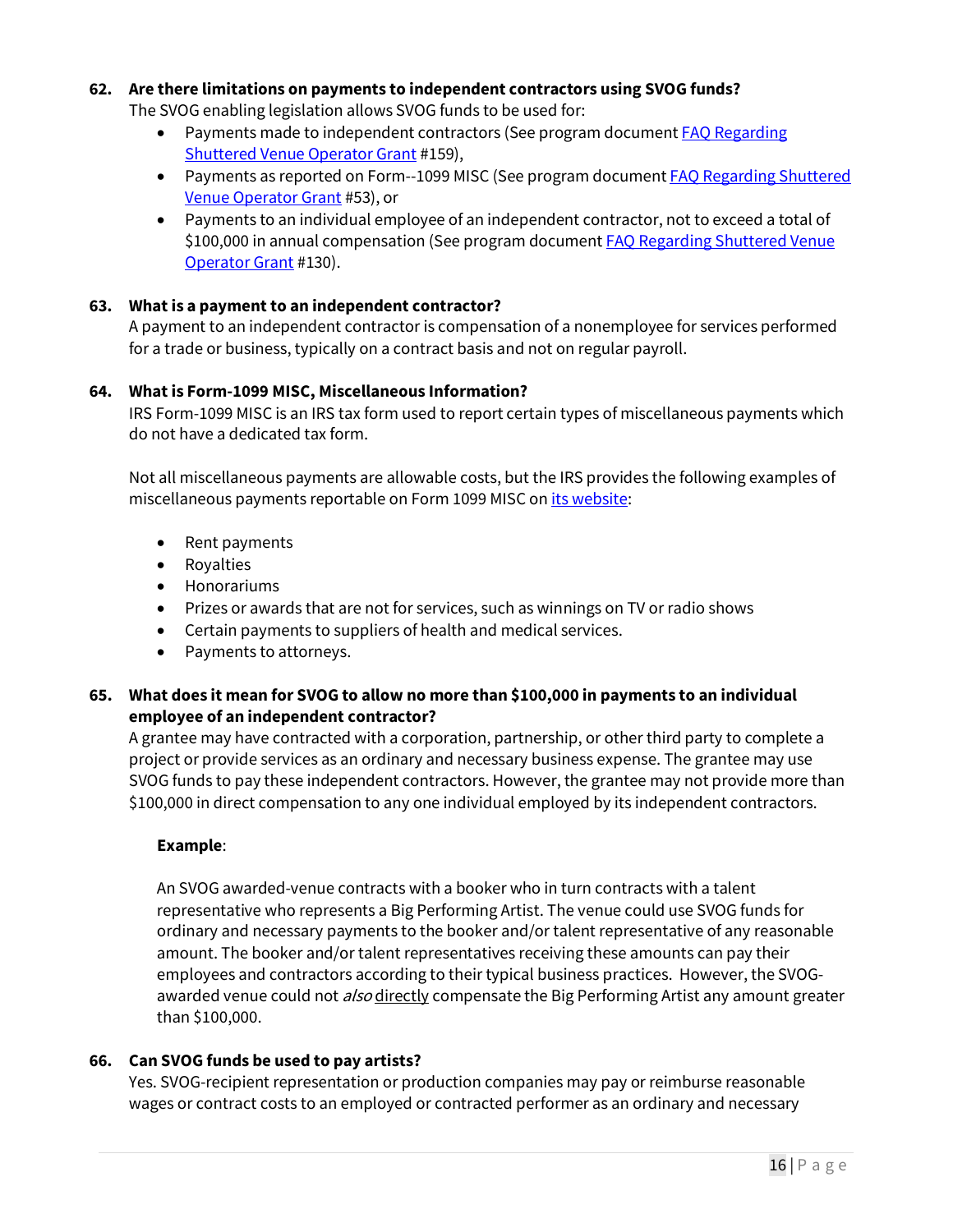business expense (See program documen[t FAQ Regarding Shuttered Venue Operator Grant #](https://www.sba.gov/document/support-faq-regarding-shuttered-venue-operators-grant-svog)159).

The use of SVOG funds to provide reasonable advance payments to an artist's representation or production company is similarly authorized as an ordinary and necessary business expense. If the artist is not the SVOG awardee's employee, direct compensation to that independent contractor's individual employees is subject to the \$100,000 limitation as detailed in this Post-Award FAQ 65.

#### **67. Can SVOG funds be used to pre-pay artist deposits and guarantees for performances scheduled after the Period to Incur Eligible Costs ends?**

Yes, SVOG award funds can be used to pay artist deposits and guarantees.

But grantees should primarily use SVOG funds for artist deposits and guarantees for performances which take place during the Period to Incur Eligible Costs. Grantees may be able to pre-pay artist deposits and guarantees for performances scheduled after the Period to Incur Eligible Costs ends if the contract, scheduling, and payment were implemented in a manner consistent with necessary and ordinary business practices.

#### **68. Does the independent contractor payment cap apply to pass through funds?**

No. Talent representatives or other entities acting as an individual's agent are not considered employees of independent contractors. Instead, such cases consider the cap to apply to payments made by a grantee to the individual artist employed by the talent agent or manager as opposed to the talent representative or booker directly.

**69. Will artist deposits/guarantees from promoters who hold then disburse the money to multiple artist clients, count as contractors for booking agencies and, if so, will it be limited to the \$100,000 payment for individual employees of an independent contractor?** No. Talent representatives or other entities acting as fiscal transfer agents on behalf of individual artists are not typically considered independent contractors for purposes of the \$100,000 payment

# **70. Are we able to pay talent who are foreign nationals?**

It is allowable to pay foreign nationals authorized to work in the United States who are being reimbursed for work conducted in the United States. Please be sure to follow IRS guidance for reporting payments to non-US residents.

#### Field 6b. Operating Leases

limit.

#### **71. What is an operating lease?**

An operating lease is the rental of an asset from a lessor. This rental does not transfer ownership of the asset to the lessee.

Operating leases may cover real and personal property. During the operating lease period, the lessee typically has unrestricted use of the asset, but is responsible for the condition of the asset at the end of the lease, when it is returned to the lessor.

Additional guidance on federal grant requirements is outlined in 2 CFR 200.465 Rental Costs of Real Property and Equipment.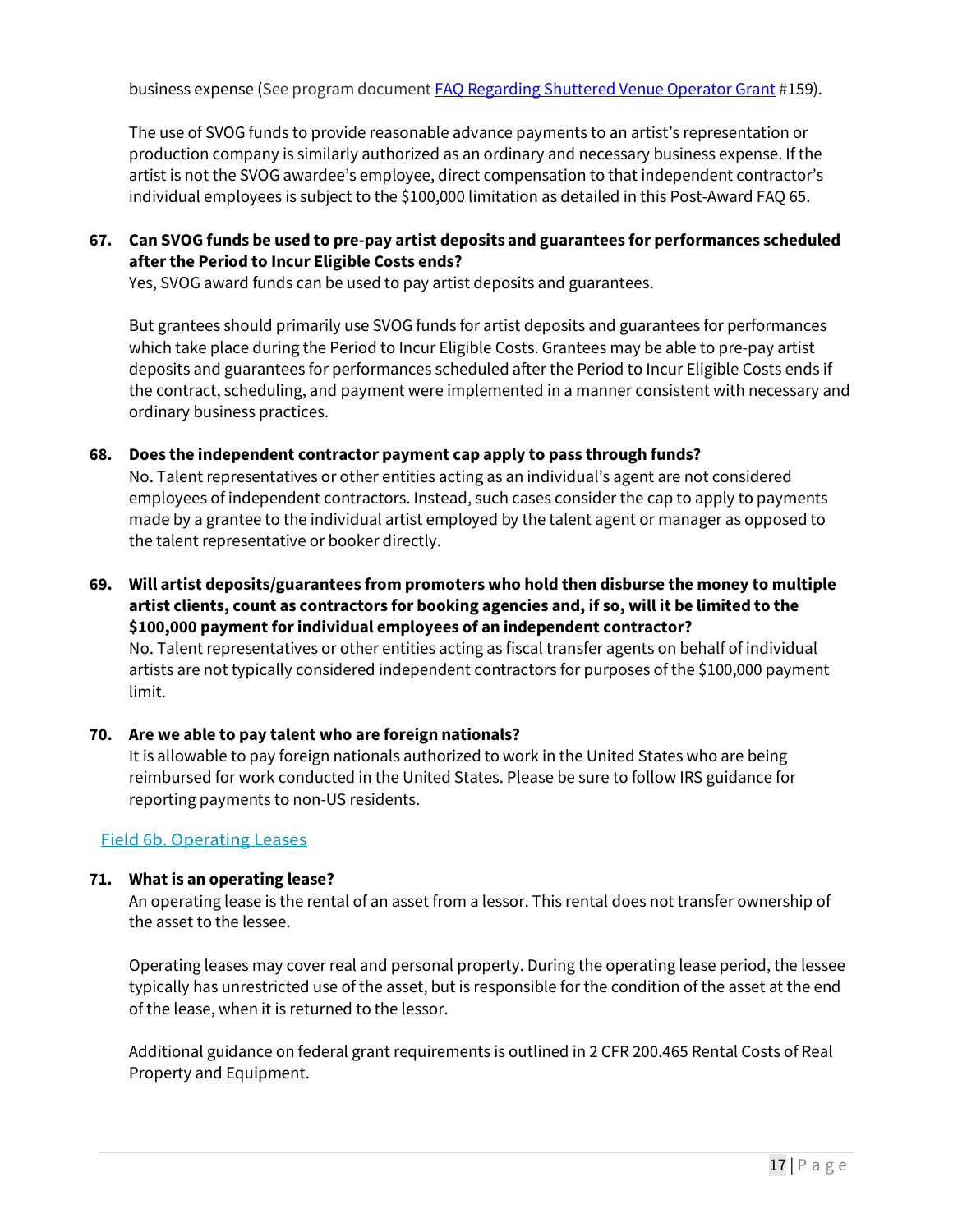#### **72. What is the limitation on paying operating leases?**

The operating lease contract must be in effect on or before February 15, 2020. Grantees can only use SVOG funds to cover the operating lease payments that are due during the Grantee's Period to Incur Eligible Costs. The rate in which payments are made should be consistent with the terms and conditions of the operating lease and the necessary and ordinary business practices of the entity.

#### **Example:**

Grantee signed an operating lease on December 31, 2019 to rent a building for one year and make payments on a monthly basis. If this grantee had an initial SVOG award, then they could charge the March 2020 – December 2020 monthly payments to the SVOG award and record the costs to allowable cost category 6b–Operating Leases.

If this same grantee renewed their rental agreement for one year on December 31, 2020 (Note – executed after February 15, 2020), then they could charge the January 2021-December 2021 monthly payments to the SVOG award and record the costs to allowable cost category 8a-Rent Payments.

#### **73. What if I have costs for a rental or lease agreement entered into or incurred after February 15, 2020?**

Allowable costs for rental or lease contracts entered into or incurred after February 15, 2020, should be charged to the SVOG award in allowable cost category 8a-Rent Payments.

#### Field 7. Construction

#### **74. What is a construction cost?**

A construction cost is payment for improvement, renovation, or rehabilitation of real property. SVOG award funds should only be used for construction in limited instances, such as construction of set or stage fixtures used in the creation or delivery of a theatrical or live performing arts production, concert, exhibition, or comedy show.

Construction costs for maintenance should be recorded in allowable cost category 8f-Other Business expenses. Construction costs for worker protection in implementing health and safety protections for COVID-19 should be recorded in the 8E-Worker Protection Expenditures allowable cost category.

#### **75. Are there any additional restrictions on using funds for construction costs?**

SVOG award funds should only be utilized for construction in limited instances.

SVOG award funds utilized for construction costs should be associated with the creation or delivery of producing a theatrical or live performing arts production, concert, exhibition, or comedy show. SVOG award funds should not be used for aesthetic or design updates, renovations, or improvements to interior or exterior spaces. SVOG award funds should not be used for construction for the purpose of increasing the value of a real property asset unless improvements were deemed maintenance and were implemented to address normal wear and tear issues.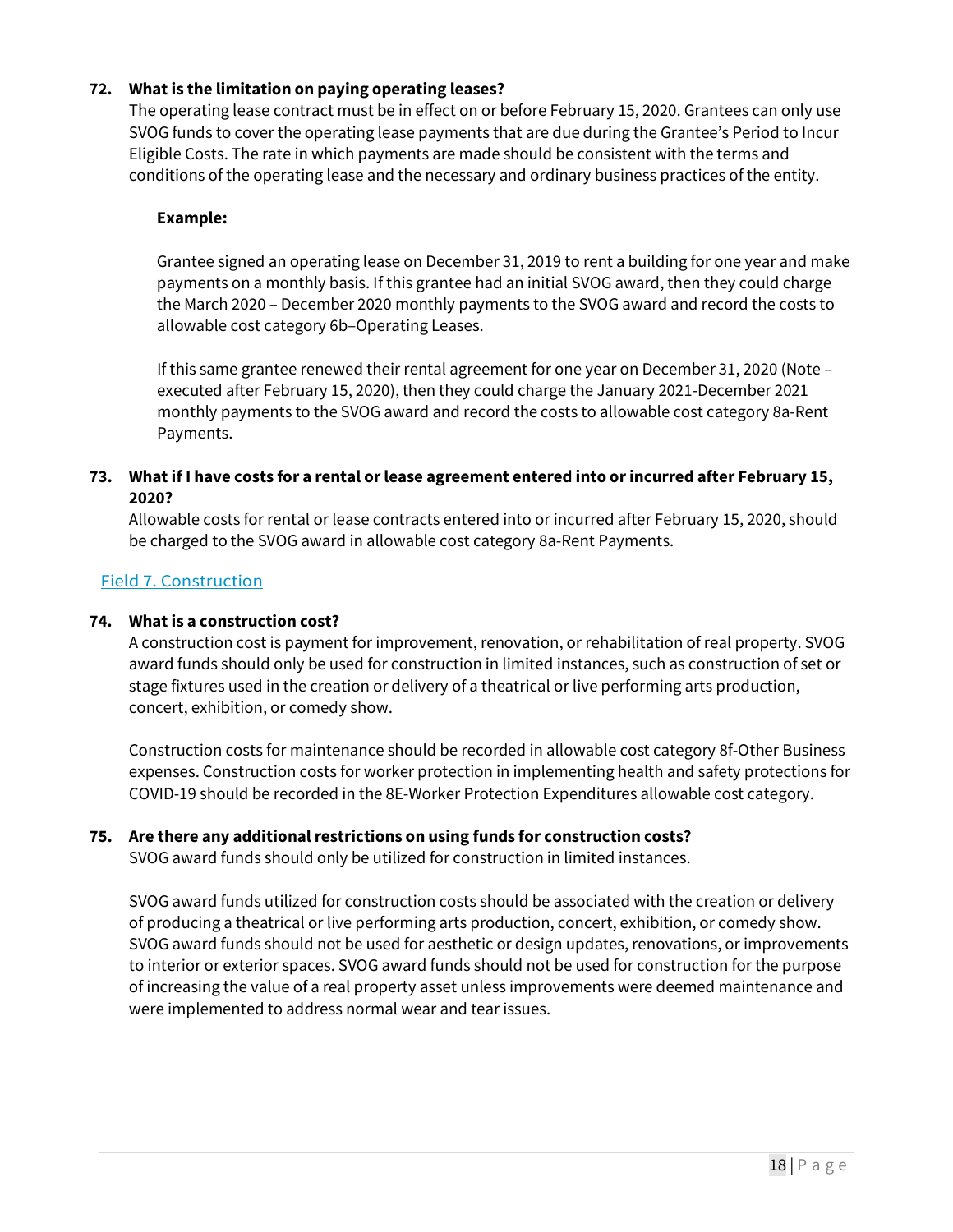#### Field 8a. Rent Payments

#### **76. What are rent payments?**

Rent payments are regularly scheduled payments that an entity makes in exchange for use of an asset the entity does not own. Rent can be paid for real or personal property. Additional guidance on federal grant requirements is outlined in 2 CFR 200.465 Rental Costs of Real Property and Equipment.

#### **77. What are the limitations on recording costs in rent payments allowable cost category?**

The rent contract must be executed after February 15, 2020. Grantees can only use SVOG award funds to make payments on the rent that is due during the Period to Incur Eligible Costs. The rate in which payments are made should be consistent with the terms and conditions of the rental agreement and the necessary and ordinary business practices of the entity.

#### **78. What if I executed a rental agreement on or before February 15, 2020?**

Rent costs, including rent for an entity's place of business, for agreements executed on or before February 15, 2020, are considered operating lease costs and must be recorded in allowable cost category 6b-Operating Leases.

#### Field 8b. Utility Payments

#### **79. What are utility payments?**

Utility payments include regular payments for electricity, gas, water, telephone, or internet access expenses. Grantees can only use SVOG award funds to make payments for utility payments that are due during the Period to Incur Eligible Costs. The rate in which payments are made should be consistent with the terms and conditions of the utility agreement and the necessary and ordinary business practices of the entity.

#### Field 8c. Scheduled Mortgage Payments

#### **80. What is a scheduled mortgage payment?**

A scheduled mortgage payment is a scheduled payments of interest or principal on any covered mortgage obligation, which shall not include any prepayment of principal on a covered mortgage obligation. The mortgage contract must be for property owned by the eligible person or entity and actively utilized for implementation of the grant award.

- **81. What is the limitation on reimbursing scheduled mortgage payments?** Grantees may only use SVOG award funds on scheduled mortgage payments associated with a mortgage contract originated on or before February 15, 2020.
- **82. Can you use SVOG funds to pre-pay principal and interest on an existing mortgage?**  No. SVOG award funds cannot be used to pre-pay principal and interest on an existing mortgage.

#### **83. Can SVOG funds be used to make payments on SBA-backed or SBA direct loans?**

Yes. The Economic Aid Act states SVOG funds may be used for "scheduled payments of interest or principal on any indebtedness or debt instrument incurred in the ordinary course of business." Given the broad language used by Congress, the SBA will treat payments on both SBA-backed and SBA direct loans as an allowable expense under the SVOG program, so long as those loans began prior to February 15, 2020.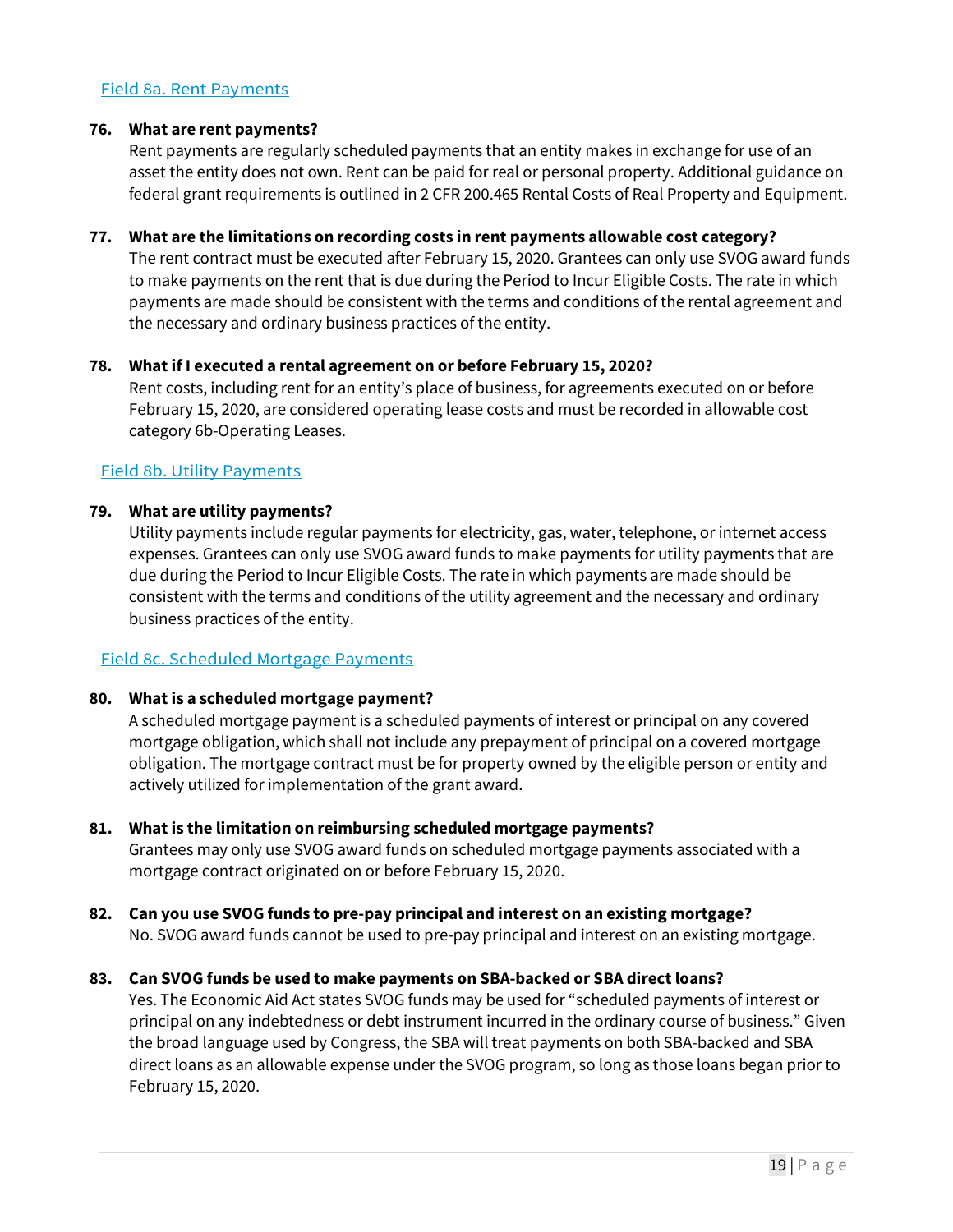#### Field 8d. Scheduled Debt Payments

#### **84. What is a scheduled debt payment?**

A scheduled debt payment is a scheduled payment of interest or principal, which shall not include any prepayment of principal, on an indebtedness or debt Instrument incurred in the ordinary course of business that is a liability of the eligible person or entity and was incurred prior to Feb. 15, 2020.

#### **85. If a loan or line of credit has been refinanced or consolidated under a new lender, but existed prior to February 15, 2020, would it still be considered an eligible expense?**

Yes. Payments toward debts recorded prior to February 15, 2020, represent an allowable expense even if the debt was refinanced or consolidated with other debts that existed prior to that cutoff date. Any additional amount of indebtedness following the consolidation that is attributable to the nonqualifying loan would not be an allowable expense.

Additionally, payments on lines of credit or revolving loan funds recorded prior to February 15, 2020, but not drawn down until after February 15, 2020 would also be an allowable expense.

Where an existing line of credit or revolving loan fund was increased after February 15, 2020, only the pre-February 15, 2020, amount would represent an allowable expense. SVOG funds must not be used to make payments on any increase in the indebtedness.

#### **86. Will credit card payments be considered scheduled debt payments that can be paid from SVOG funds?**

Sometimes. Individual credit card charges that relate to scheduled allowable expenses such as utility payments, worker protection expenditures, or other ordinary and necessary business expenses and which were incurred between March 1, 2020, and December 31, 2021, (or June. 30, 2022, if the entity receives a supplemental award) are payable or reimbursable from grant funds.

#### Field 8e. Worker Protection Expenditures

#### **87. What are worker protection expenditures?**

Worker protection expenses are the costs incurred to implement health and safety measures to protect employees from COVID-19 exposure. Some worker protection expenditure examples include face masks, gloves, sanitization supplies, touchless payment devices, and plexiglass shields.

#### **88. Will making improvements/changes to bathrooms, HVAC etc. in response to COVID-19 be eligible uses of SVOG funds?**

Yes, updating or modifying physical space or equipment to respond to COVID-19 health and safety recommendations is allowable expense.

#### Field 8f. Other Business Expenses

#### **89. What types of costs should be recorded in the Other Business Expenses allowable cost category?**

The other business expenses allowable cost category was created to capture other allowable necessary and ordinary business costs permitted under the SVOG program that do not readily fall into another category and are not otherwise restricted by any funding prohibition, such as making payments to indebtedness originated on or after February 15, 2020. Some examples of costs that should be recorded in 8f-Other Business Expenses allowable cost category include: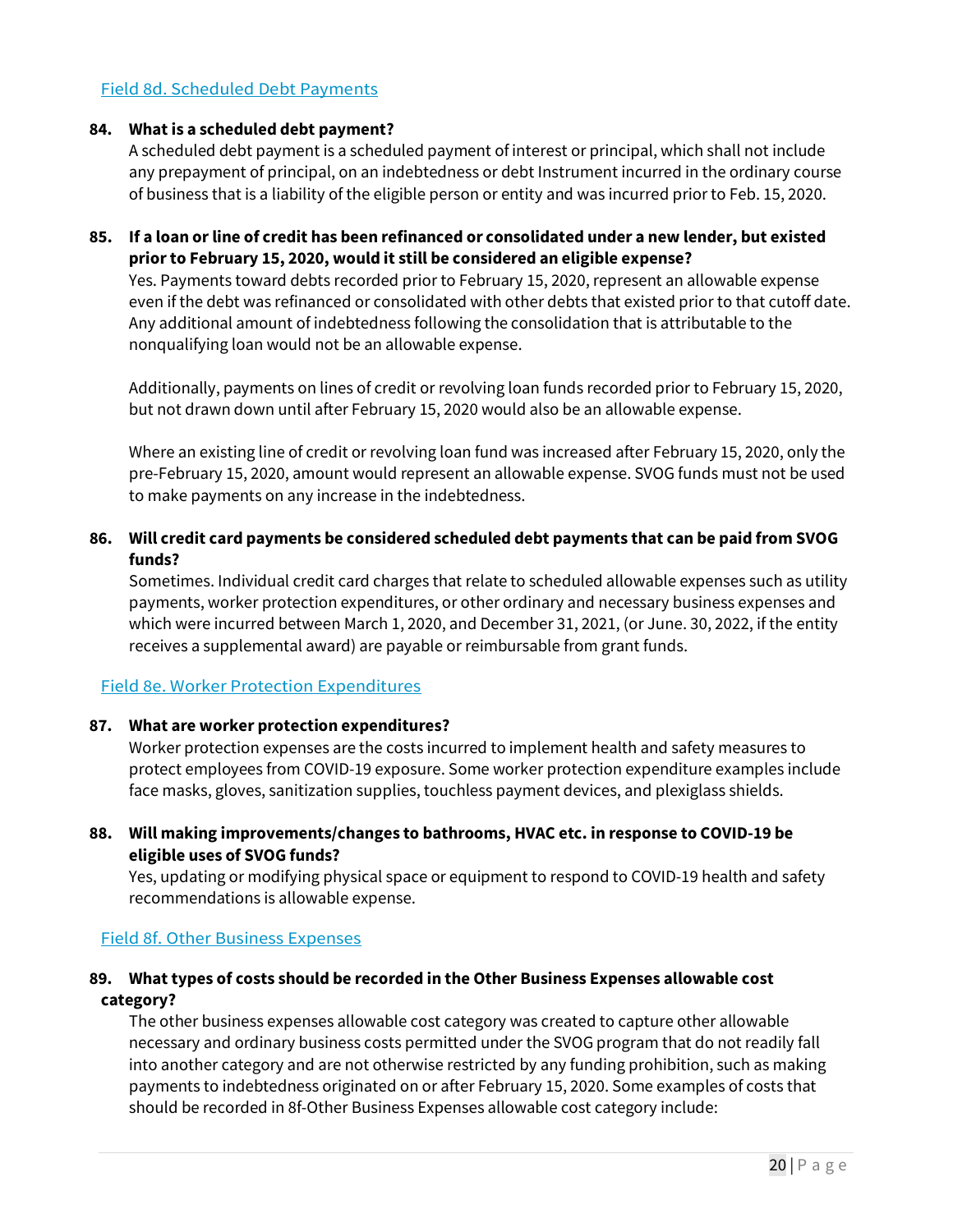- Maintenance,
- Ticket refunds,
- Audit fees, and
- **Depreciation**

#### **90. What are maintenance expenses?**

Maintenance expenses generally include any small repairs or services to address normal wear and tear issues or unexpected problems. Maintenance expenses do not generally include major repairs or construction costs for addressing long known real property issues or deficiencies. Further, maintenance costs should only be charged for the property that is directly associated with implementation of the SVOG award.

Some examples of maintenance costs include repairing a roof section to address a leak, window or door repair, and HVAC system repair and service.

#### **91. Are ticket refunds an allowable cost and if so, how do I record them on my budget?**

Yes, ticket refunds are an allowable cost.

Refunds should only be issued for shows cancelled within the Period to Incur Eligible Costs. SVOG funds can only be used to reimburse amounts that have not already been reimbursed by a supplemental funding source such as insurance payments. Ticket refund costs should be logged in budget category 8f – Other Business Expenses.

#### **92. Will SBA consider audit costs to be an allowable expense?**

Generally, no, audit expenses will not be considered an allowable grant expense; however, there is an exception for SVOG grantees required to complete an audit.

For grantees required to complete an audit, they may pay a reasonably proportionate share of the costs of audits required by, and performed in accordance with, the audit requirement. For the costs to be eligible, the contract with the compliance auditor must be executed within the Period to Incur Eligible Costs.

#### **93. Is depreciation an allowable expense under SVOG?**

Yes, so long as it is consistent with ordinary and necessary business operations in 2019 and prior years and not charged on items which were purchased with SVOG award funds. For more information, see 2 CFR 200.436.

#### **94. What assets should be depreciated?**

Assets that gradually lose their value over time are assets in which depreciation can be charged.. Capital assets are tangible or intangible property items with an expected life of more than one year purchased for use within the organization's operation and not intended for resale. Examples include building structures, machinery, vehicles, fixtures and fittings, equipment, water and sewer systems, and patents and trademarks.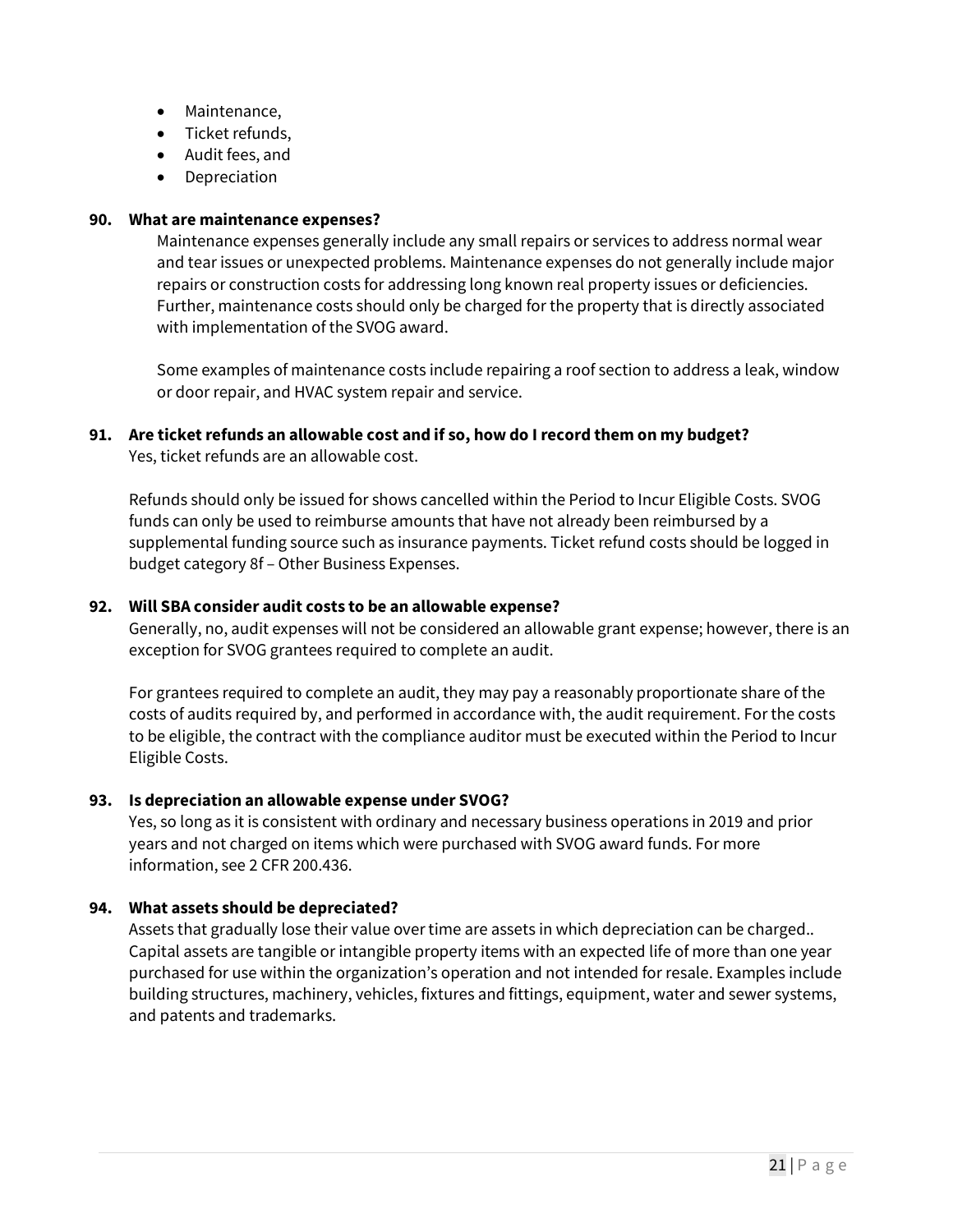#### **95. How may depreciation be computed?**

There are several methods for computing depreciation: straight-line depreciation, units-ofproduction and accelerated depreciation such as sum-of-the-years'-digits and double-declining balance methods. However, SBA strongly recommends using the straight-line method of depreciation unless you can clearly prove an item would deteriorate at a greater rate in early years.

**96. Are there any circumstances or situations in which assets or portions of assets otherwise subject to depreciation are not depreciated for the purposes of Federal grants?** Yes, if any portion of the cost was paid for with an SVOG award or any other Federal funding source, then you cannot charge the calculated depreciation for the item.

#### Field 8g Administrative Costs

#### **97. What are administrative costs?**

Administrative costs are an expansion of the other ordinary and necessary business expenses permitted by the SVOG program statute. The most common expenses recorded in this category should include:

- Fees and Licensing, and
- State and Local Taxes and Fees.
- **98. Are paying the fees associated with offering employee retirement plans an allowable expense?**  Yes. Fees paid by an entity to setup or maintain retirement benefit options for employees are an allowable expense.
- **99. Do 'state and local taxes' identified as allowable expenses include real estate taxes and personal property taxes on buildings and equipment?**

Yes. Where real estate taxes and personal property taxes are levied on buildings and equipment directly related to eligible SVOG program operations they may be paid using grant funds. Taxes on property and equipment owned by an eligible entity not directly related to its SVOG program operations are not an allowable expense.

#### **100. Can indirect costs be charged to an SVOG award?**

Indirect costs *may* be allowable, however, SBA cautions grantees from charging indirect costs to their SVOG grant award.

As SVOG is emergency relief funding, all expenses charged should generally be considered direct costs. Before charging indirect costs to your SVOG award, please seek advisement from an accounting professional to ensure that the correct direct cost base is used to apply the indirect cost rate. This is important because the SVOG program permits the use of award funds to cover personnel, fringe benefit, supplies, and contractual items as direct costs which may normally be considered indirect costs based on your organization's cost allocation plan and the financial documentation submitted to obtain your negotiated indirect cost rate.

To use an approved negotiated indirect cost rate a grantee must be able to provide evidence that the rate was approved prior to the date of SVOG application submission, otherwise the organization would have to default to the 10% de-minis rate (consistent with 2 CFR 200.414(g)).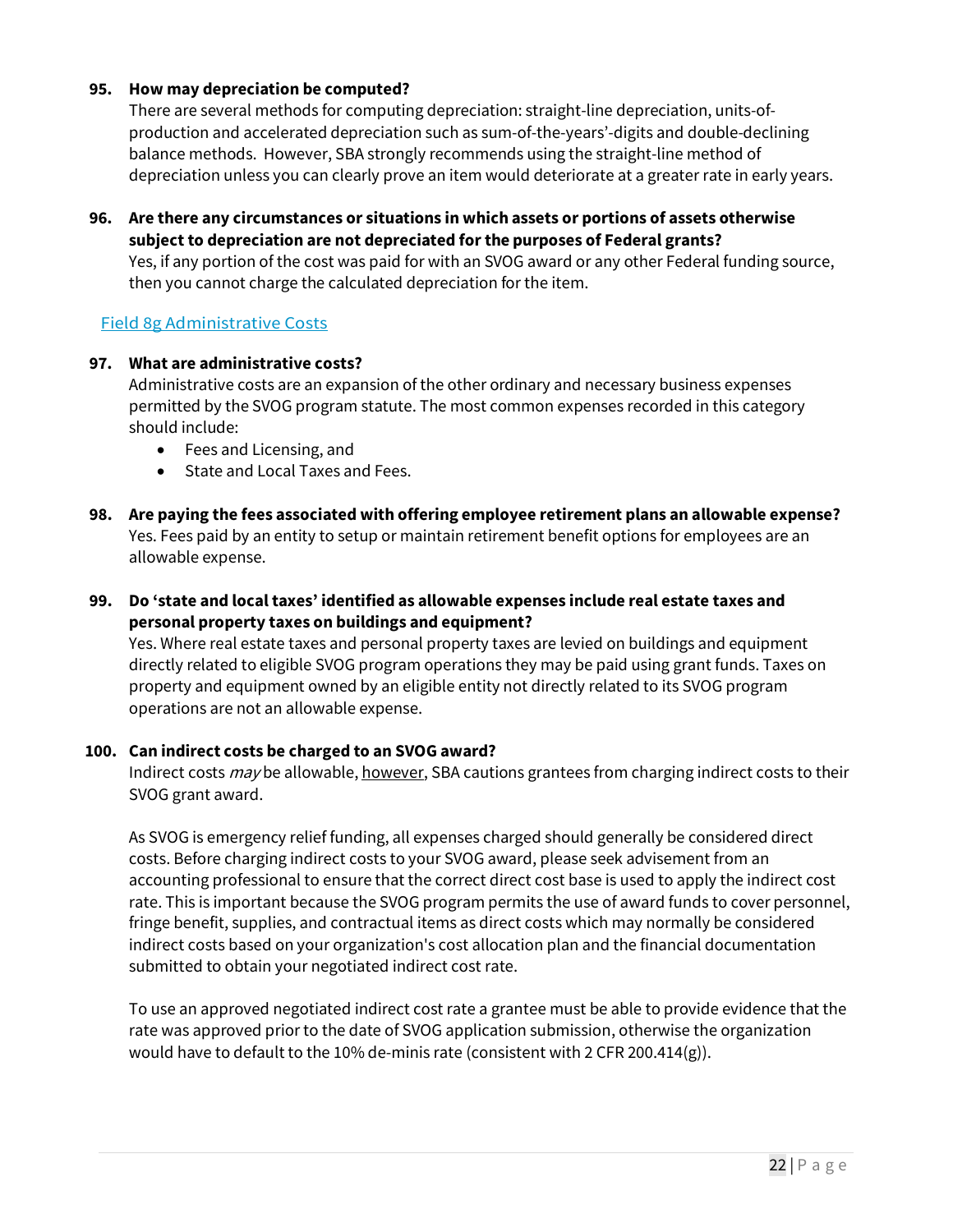#### Field 8h. Insurance Payments

#### **101. What is an insurance payment?**

An insurance payment is any ordinary and necessary payment required for insurance on any insurance policy maintained by a grantee for protection of the business or business property utilized in implementation of the SVOG award. Additional guidance on insurance payments is available in 2 CFR 200.447.

#### **102. How much of my insurance policy payment can I charge to the SVOG award?**

The rate and frequency in which insurance payments are made should be consistent with the terms and conditions of the applicable insurance policy and the necessary and ordinary business practices of the entity.

#### **Example:**

If a grantee with an initial award traditionally makes a one-time payment for an insurance policy in September, then they could charge in full the September 2021 insurance policy payment even though the policy covers a time period that goes beyond December 31, 2021. If the normal business practice is to pay an insurance policy monthly, then a grantee could only use SVOG award funds to cover expenses for the months included in the Period to Incur Eligible Costs.

#### Field 8i. Advertising

#### **103. What are advertising costs?**

Costs of advertising media and corollary administrative costs. Advertising media include magazines, newspapers, radio and television, direct mail, exhibits, electronic or computer transmittals, and the like.

Advertising is an allowable cost if it is related to producing a theatrical or live performing arts production, concert, exhibition, or comedy show. The sum total of costs charged to the advertising (8i), production transportation (8j), and capital expenditure (8k) allowable cost categories must be less than fifty percent of the total SVOG award.

#### Field 8j. Production Transportation (Production)

#### **104. What are production transportation costs?**

Production transportation costs include movement of items or people related to producing a theatrical or live performing arts production, concert, exhibition, or comedy show.

Production transportation is an allowable cost if it is related to producing a theatrical or live performing arts production, concert, exhibition, or comedy show. The sum total of costs charged to the advertising (8i), production transportation (8j), and capital expenditure (8k) allowable cost categories must be less than fifty percent of the total SVOG award.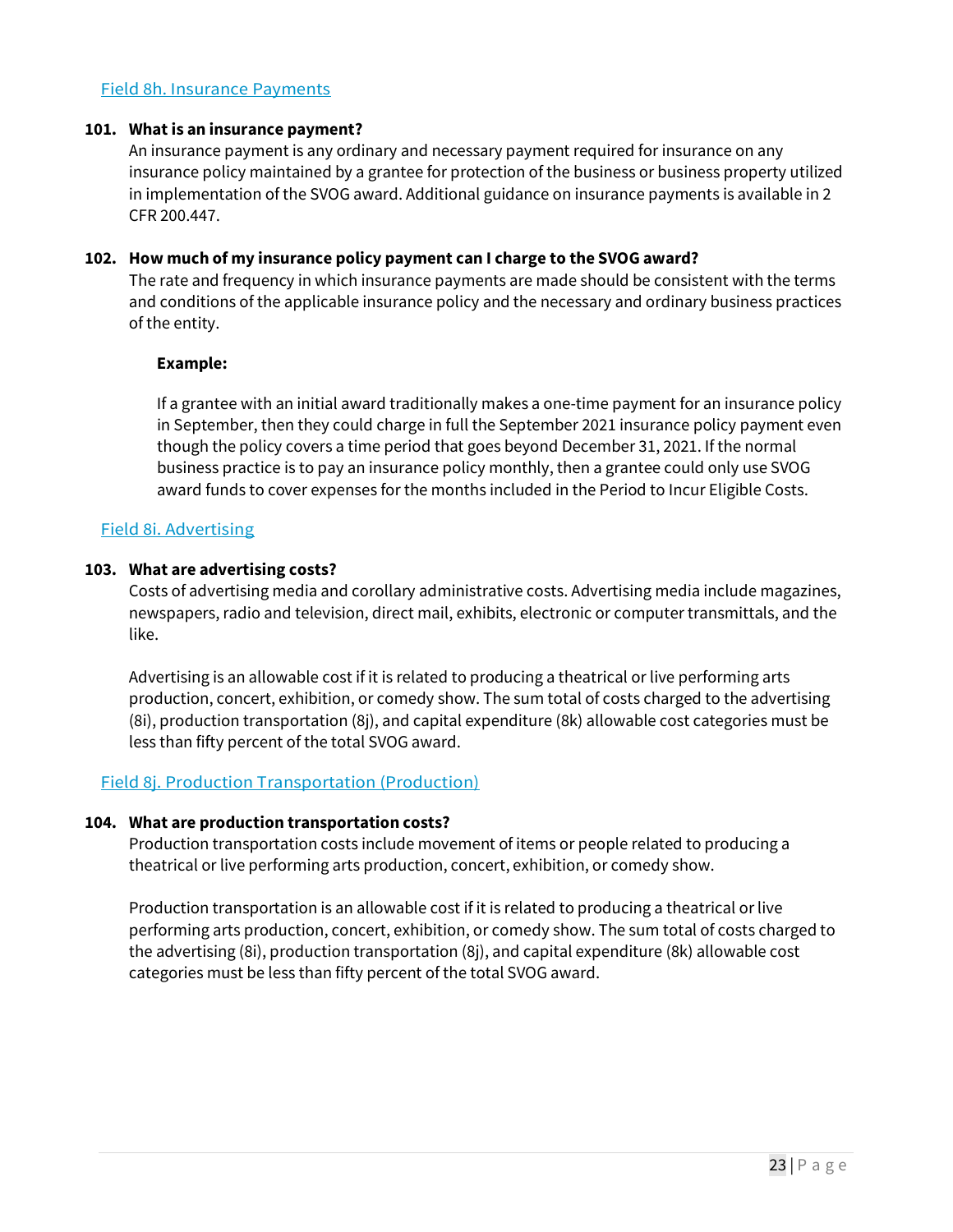#### Field 8k. Capital Expenditures

#### **105. What is a capital expenditure?**

Capital expenditures are costs to acquire capital assets or expenditures to make additions, improvements, modifications, replacements, rearrangements, reinstallations, renovations, or alterations to capital assets that materially increase their value or useful life.

Capital expenditures are an allowable cost if it is related to producing a theatrical or live performing arts production, concert, exhibition, or comedy show. The sum total of costs charged to the advertising (8i), production transportation (8j), and capital expenditure (8k) allowable cost categories must be less than fifty percent of the total SVOG award.

### <span id="page-23-0"></span>**Reasonable Costs**

#### **106. What is a reasonable cost?**

A cost is reasonable if it is consistent with the grantee's ordinary and necessary business practices and represents the actions undertaken by a prudent person. To determine cost reasonableness, expenses should be compared to historic spending. In the case of new expenses, like those incurred for worker protection, necessary and ordinary business practices should provide the framework for ensuring cost reasonableness.

## <span id="page-23-1"></span>**Allocability**

#### **107. What is cost allocability?**

A cost is considered allocable to the SVOG award if the goods or services involved are chargeable or assignable to the SVOG award and only the SVOG award. Costs expensed under an SVOG award cannot be charged to another Federal funding source and vice versa.

#### **108. Should I track other Federal award funds I have received to ensure a specific cost is allocable to my SVOG award?**

Yes. A cost cannot be charged to multiple Federal award sources. You can split a cost, but you need to be able to clearly document how the cost was divided to prevent charging the same dollar to your SVOG award that you may have already charged to, for example, an EIDL or PPP Federal award.

#### **109. I received an EIDL. Can I allocate SVOG expenses that are also sourced from EIDL? Is it better to pay EIDL back first to avoid any conflict?**

SBA does not make recommendations on paying back any other Federal funding sources. You may not charge the same cost to two different Federal funding sources.

**110. If I received the Paid Sick and Family Leave Tax Credit or the Employee Retention Tax Credit, can I still use SVOG funds to pay employee wages?**

Wages may either be expensed to an SVOG award as "Payroll" or treated as "qualified wages" for purposes of these tax credits, but not both.

If wages are used to receive either of those tax credits, the credited wages cannot also be expensed to SVOG. Wages expensed to SVOG as payroll cannot be treated as qualified wages to receive these tax credits.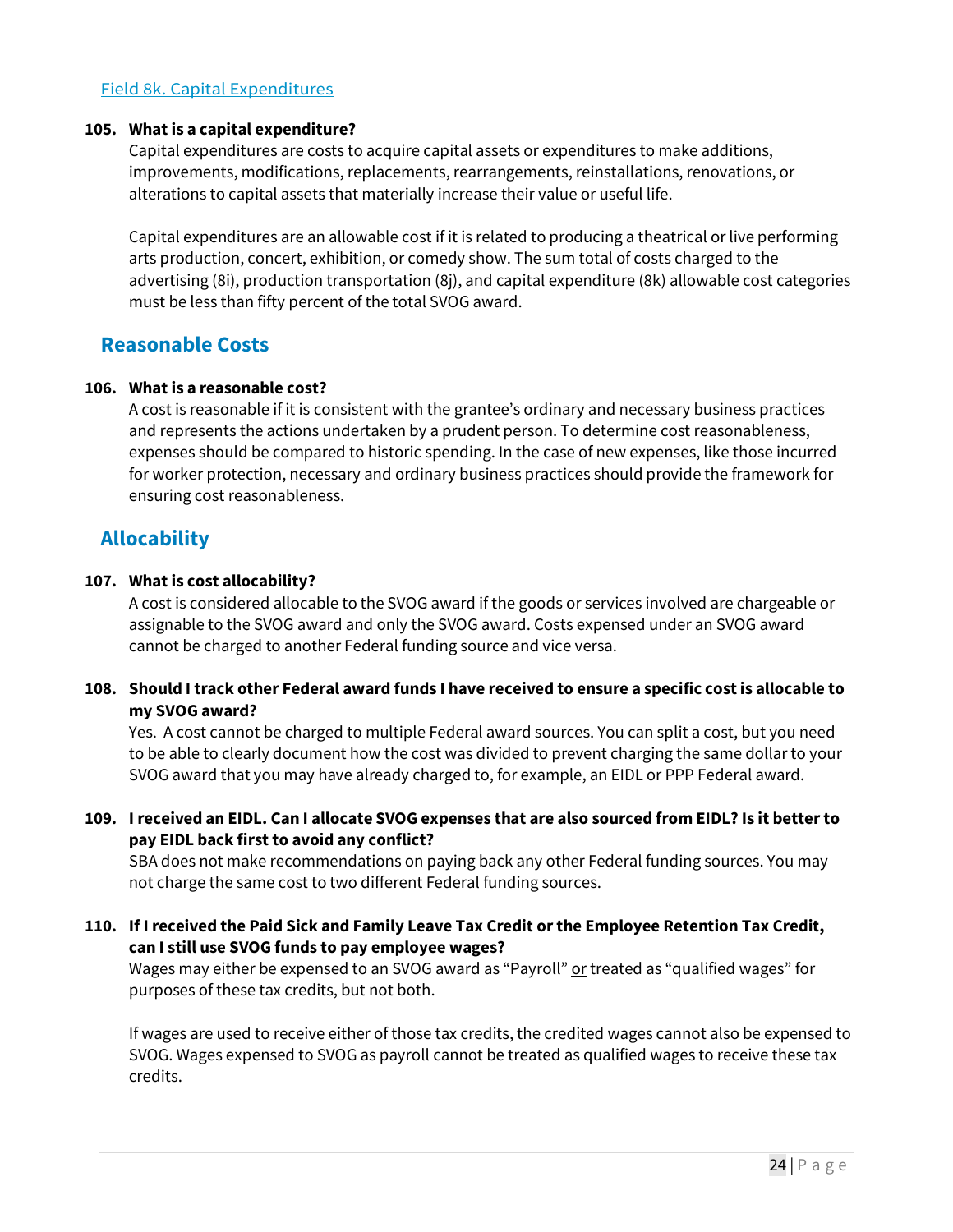If an eligible entity takes into account only a portion of an employee's salary as "qualified wages" for purposes of the Employee Retention Tax Credit or the Paid Sick and Family Leave Tax Credit, SVOG funds may be used to pay only the remaining portion of the employee's salary.

#### **Example:**

A grantee employee received \$20,000 in salary in 2021. \$5,000 of this individual's salary was taken into account as "qualified wages" for purposes of the Employee Retention Tax Credit. The remaining \$15,000 can be reimbursed by the SVOG award provided the remaining \$15,000 was not reimbursed by other Federal funding sources.

For more information on Coronavirus Employer Tax Credits, please visit [the IRS website.](https://www.irs.gov/coronavirus/employer-tax-credits)

# <span id="page-24-0"></span>**Monitoring Events**

#### **111. My portal says I'm in Monitoring – does that mean I've been selected?**

Not necessarily. At this time (February 2022) the "In Monitoring" status means that the grantee has completed all outstanding action items and is in the Active Grantee Phase. Grantees that are selected for monitoring will receive an email requesting review and response to a Monitoring Notification Action Item. If you receive a Monitoring Notification Action Item, then you have been selected for monitoring.

#### **112. What is Monitoring?**

Monitoring is an SBA-led review of a grantee's award implementation. SBA will use monitoring to learn more about the grantee organization, review the award implementation progress, provide technical assistance, and assess eligible and allowable use of funds for a sample of cost items. Monitoring is a regular part of all Federal grant programs. Not all SVOG awardees will be monitored, but all grantees should be prepared for monitoring in case selected.

#### **113. What is a Monitoring Event?**

A monitoring event consist of three parts:

- 1. Receipt of a Monitoring Notification Action Item with grantee instructions and a list of requested documentation;
- 2. SBA review of grantee submitted documentation; and
- 3. SBA delivery of the Monitoring Report Action Item and subsequent monitoring event closure once any issued corrective actions are resolved.

#### **114. How do I prepare for a Monitoring Event?**

Grantees do not need to do anything special to prepare for monitoring if they are adhering to the baseline expectations for cost and expenditure tracking. Grantees are expected to be able to communicate to the SBA how SVOG award funds have been expended. SVOG award expenditures should be tracked by allowable cost category and supporting documentation should be maintained for all costs charged.